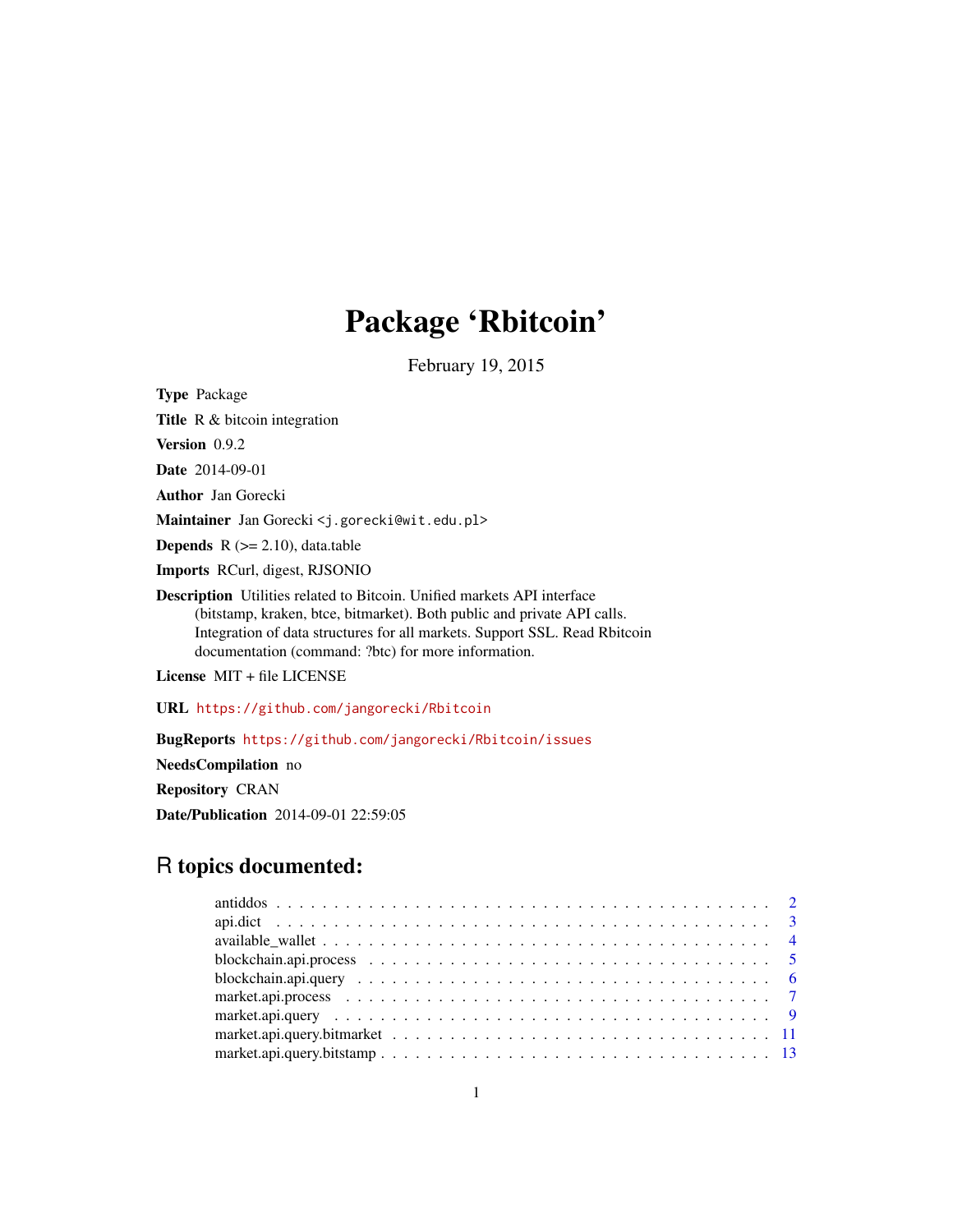#### <span id="page-1-0"></span>2 antidos antidos antidos antidos antidos antidos antidos antidos antidos antidos antidos antidos antidos antidos antidos antidos antidos antidos antidos antidos antidos antidos antidos antidos antidos antidos antidos anti

#### **Index** [26](#page-25-0)

<span id="page-1-1"></span>antiddos *Anti DDoS*

## Description

Wait if you should before next API call to market (or any other source system) to do not get banned.

## Usage

```
antiddos(market, antispam_interval = 10,
  verbose = getOption("Rbitcoin.verbose", 0))
```
## Arguments

| market            | character, a unique name of source system, could be any name c('kraken', 'bitstamp', 'blockchain',                                                                                             |  |
|-------------------|------------------------------------------------------------------------------------------------------------------------------------------------------------------------------------------------|--|
| antispam_interval |                                                                                                                                                                                                |  |
|                   | numeric time in seconds between API calls on the particular source system,<br>defeault 10s.                                                                                                    |  |
| verbose           | integer. Rbitcoin processing messages, print to console if verbose $> 0$ , each<br>subfunction reduce verbose by 1. If missing then getOption("Rbitcoin.verbose", 0)<br>is used, by default 0. |  |

## Value

numeric time of wait in seconds.

## Side effect

Environment of name Rbitcoin.last\_api\_call in .GlobalEnv which holds the timestamps of last api call per market during the R session.

## See Also

[market.api.process](#page-6-1), [wallet\\_manager](#page-20-1)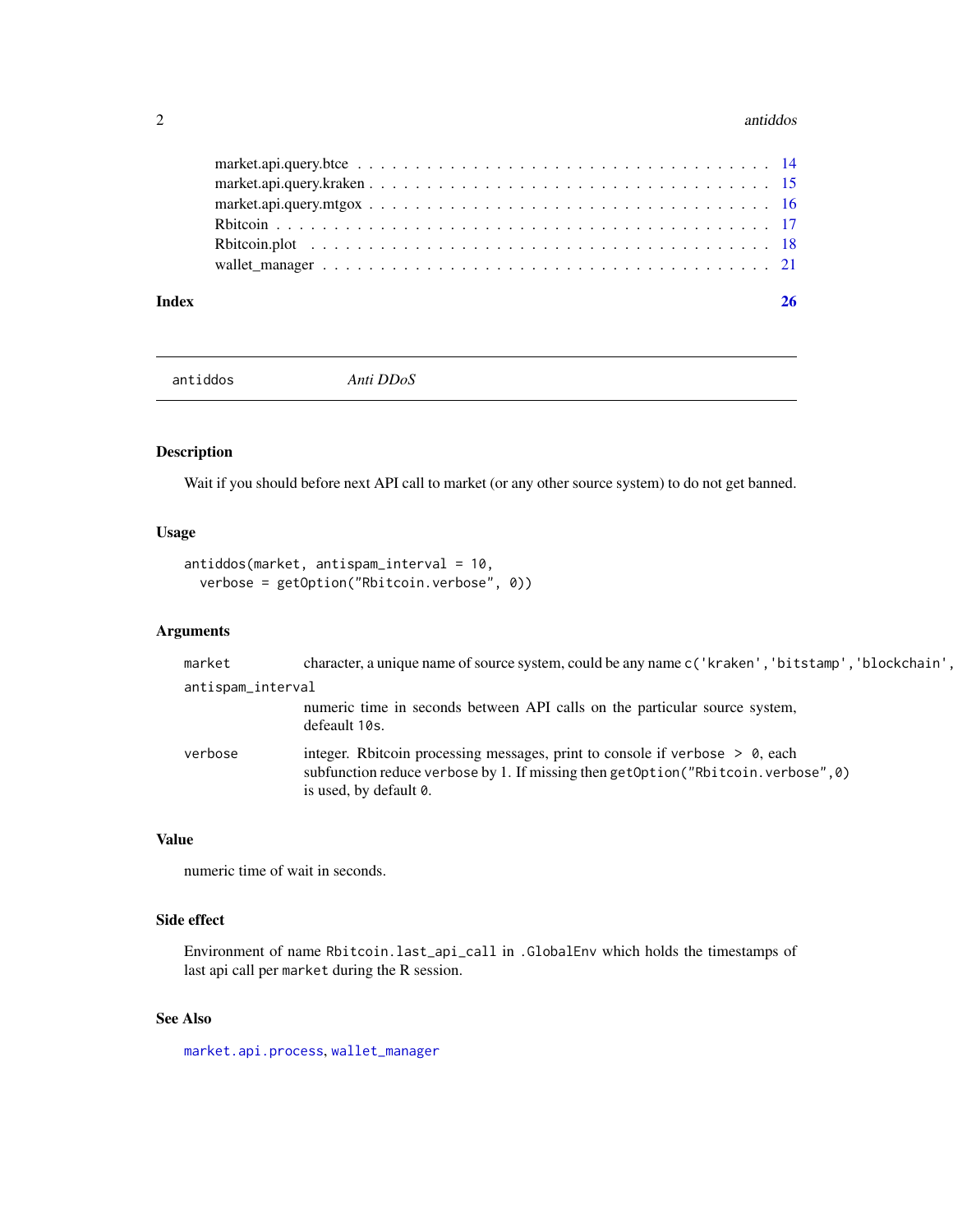#### <span id="page-2-0"></span>api.dict 3

#### Examples

```
## Not run:
# run below code in a batch
wait <- antiddos(market = 'kraken', antispam_interval = 5, verbose = 1)
market.api.process('kraken',c('BTC','EUR'),'ticker')
wait2 <- antiddos(market = 'kraken', antispam_interval = 5, verbose = 1)
market.api.process('kraken',c('BTC','EUR'),'ticker')
```
## End(Not run)

<span id="page-2-1"></span>api.dict *API dictionary*

#### Description

This data set contains dictionary ([data.table](#page-0-0) object) for [market.api.process](#page-6-1) function which perform pre-process API call request, post-process API call results and catch market level errors. Still there is function [market.api.query](#page-8-1) that do not require any dictionary and can operate on any currency pairs. Run data(api.dict); api.dict to print built-in dictionary. Granularity of data is c(market, base, quote, action). This dictionary can be edited/extended by user for new currency pairs.

Currently supported currency pairs:

- bitstamp: BTCUSD
- btce: BTCUSD, LTCUSD, LTCBTC, NMCBTC
- kraken: BTCEUR, LTCEUR, BTCLTC
- bitmarket: BTCPLN, LTCPLN
- mtgox: BTCUSD

#### Usage

```
data(api.dict)
```
#### Note

Do not use api.dict from untrusted source or read whole it's code to ensure it is safe! The api dictionary was not fully tested, please follow the examples, if you find any bugs please report.

## Author(s)

Jan Gorecki, 2014-08-13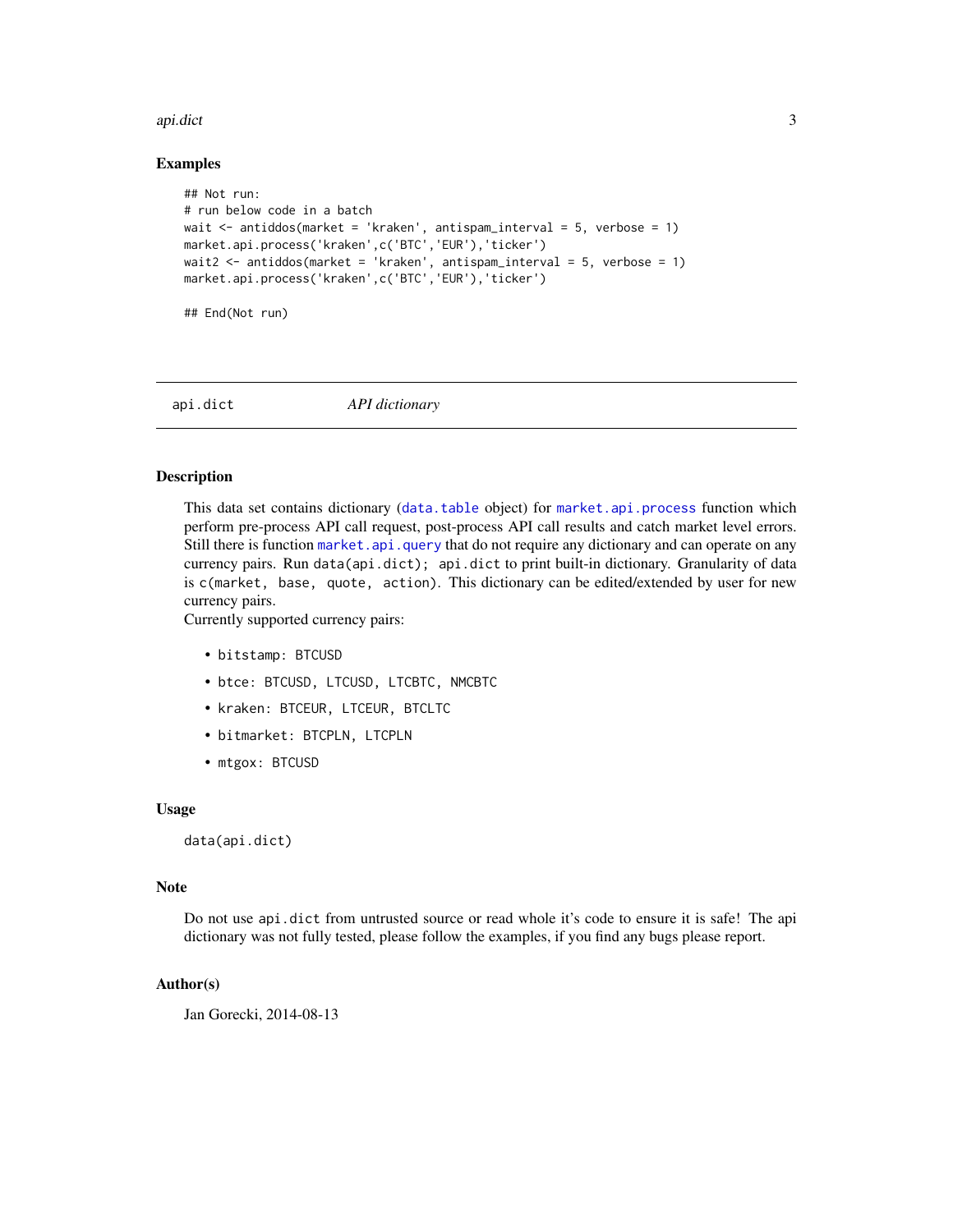## <span id="page-3-1"></span><span id="page-3-0"></span>Description

Calculates assets available to trade, not on hold by current open orders.

## Usage

```
available_wallet(wallet, open_orders, verbose = getOption("Rbitcoin.verbose",
 0))
```
## Arguments

| wallet      | data.table object returned by market.api.process with action="wallet" param.                                                                                                                    |
|-------------|-------------------------------------------------------------------------------------------------------------------------------------------------------------------------------------------------|
| open_orders | data.table object returned by market.api.process with action="open_orders"<br>param.                                                                                                            |
| verbose     | integer. Rbitcoin processing messages, print to console if verbose $> 0$ , each<br>subfunction reduce verbose by 1. If missing then getOption("Rbitcoin. verbose", 0)<br>is used, by default 0. |

## Value

data.table object, the same as wallet but with the appropriate amounts after subtracting the open orders amounts.

## See Also

[market.api.process](#page-6-1)

## Examples

```
## Not run:
wallet <- market.api.process('kraken',c('BTC','EUR'),'wallet', key = '', secret = '')
Sys.sleep(10)
open_orders <- market.api.process('kraken',c('BTC','EUR'),'open_orders', key = '', secret = '')
aw <- available_wallet(wallet, open_orders, verbose = 1)
print(aw)
```
## End(Not run)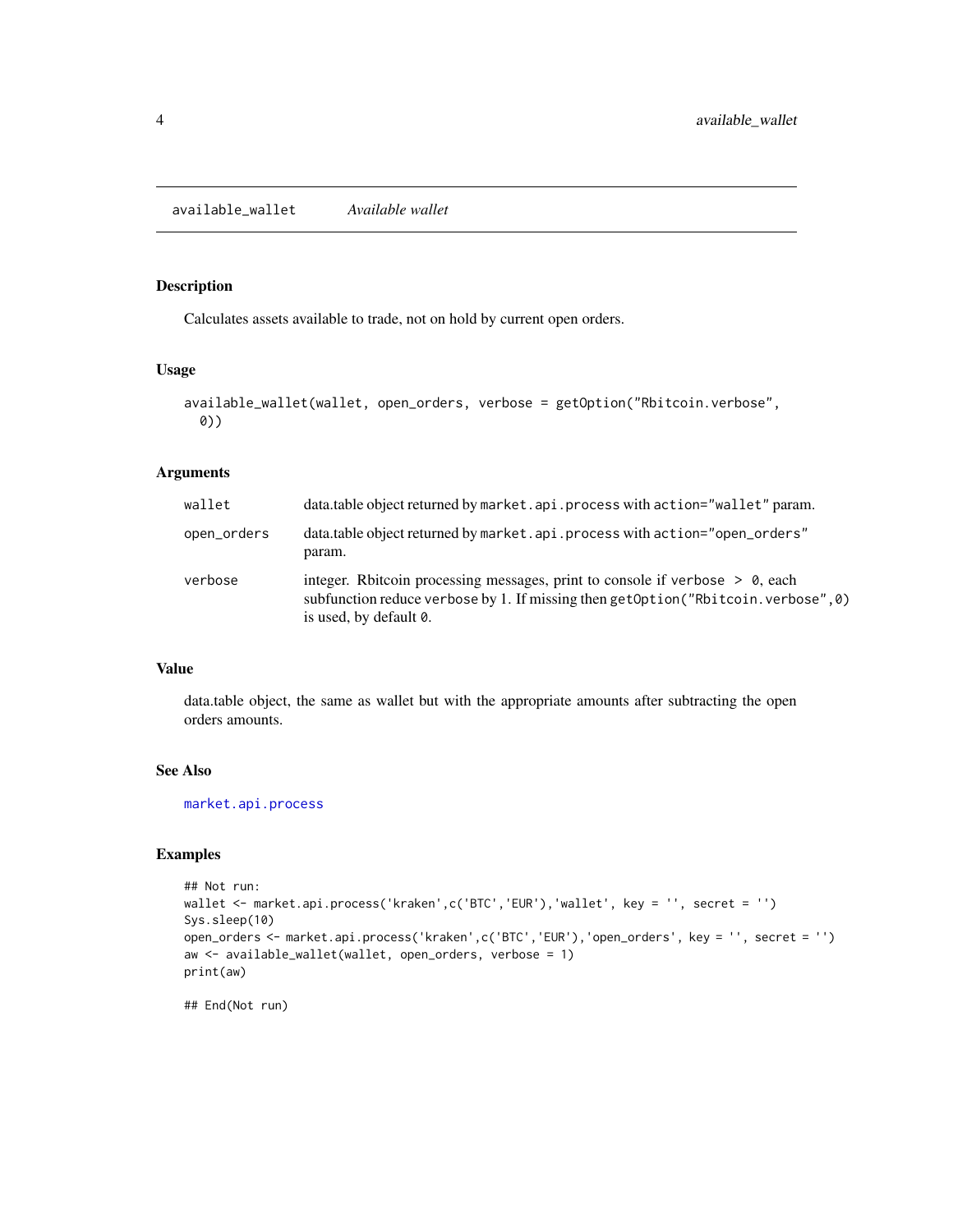<span id="page-4-1"></span><span id="page-4-0"></span>blockchain.api.process

*Process blockchain.info API*

## Description

Query and process results from blockchain.info.

## Usage

```
blockchain.api.process(..., method, verbose = getOption("Rbitcoin.verbose",
  0))
```
#### Arguments

| $\ddots$ | params passed to blockchain.info API, specific for particular method, example<br>'bitcoin_address' or 'tx_index', for more read blockchain.api.query.                                               |
|----------|-----------------------------------------------------------------------------------------------------------------------------------------------------------------------------------------------------|
| method   | character. For details see blockchain. api. query, currently supported 'Single Address'<br>and 'Single Transaction'. If method missing the function will try to guess<br>it based on first param in |
| verbose  | integer. Rbitcoin processing messages, print to console if verbose $> 0$ , each<br>subfunction reduce verbose by 1. If missing then getOption ("Rbitcoin. verbose", 0)<br>is used, by default 0.    |

#### Value

data.table object, blockchain api data transformed to table.

## See Also

[blockchain.api.query](#page-5-1)

```
## Not run:
# Rbitcoin donation address wallet
Rbitcoin_donation_wallet <- blockchain.api.process('15Mb2QcgF3XDMeVn6M7oCG6CQLw4mkedDi')
# some transaction
tx <- blockchain.api.process('e5c4de1c70cb6d60db53410e871e9cab6a0ba75404360bf4cda1b993e58d45f8')
## End(Not run)
```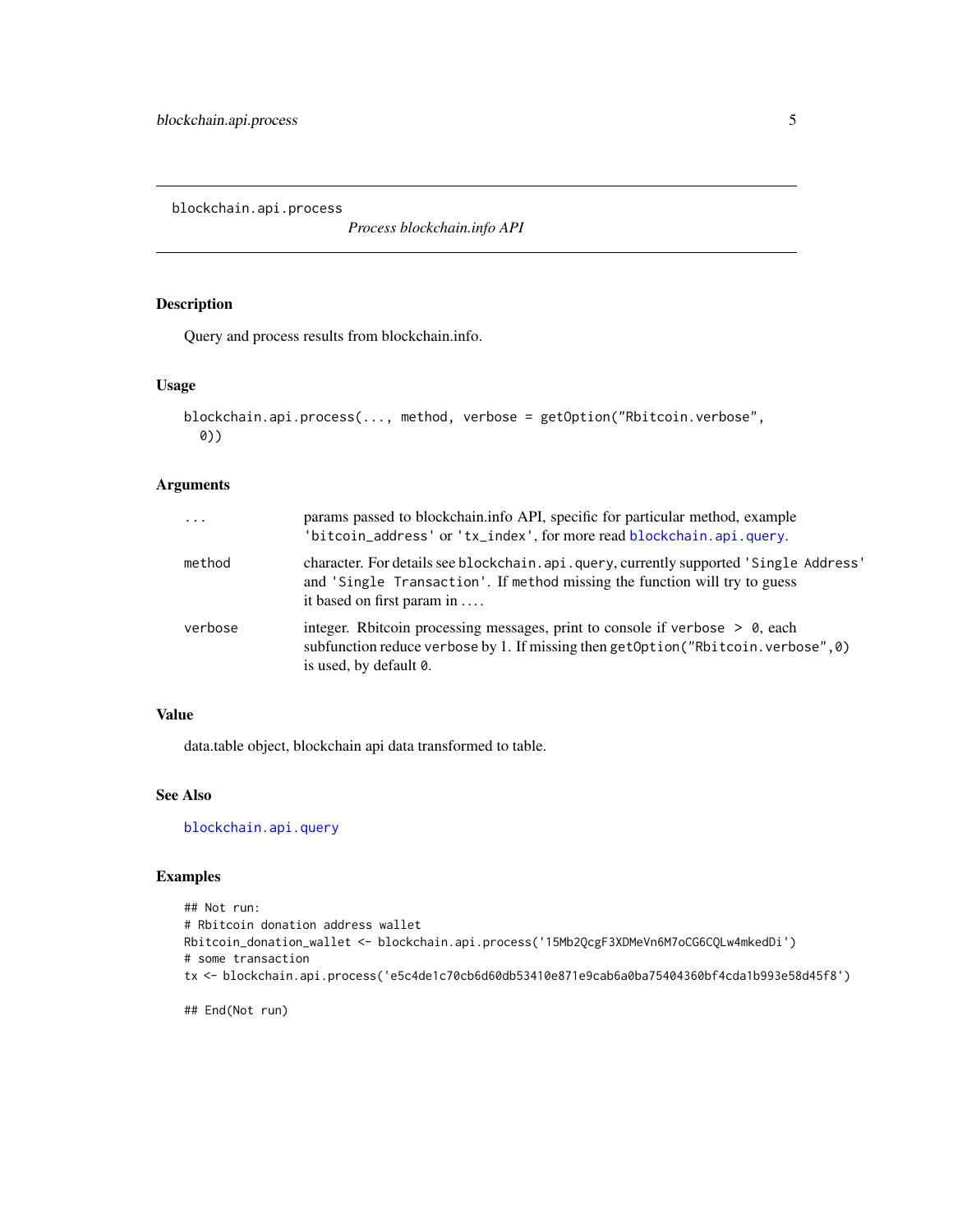<span id="page-5-1"></span><span id="page-5-0"></span>blockchain.api.query *Query blockchain.info API*

#### Description

Query bitcoin related data from blockchain.info.

#### Usage

```
blockchain.api.query(..., method, verbose = getOption("Rbitcoin.verbose", 0))
```
## Arguments

| $\cdots$ | params passed to blockchain.info API, specific for particular method, example<br>'bitcoin_address' or 'tx_index', for more see references or examples.                                           |
|----------|--------------------------------------------------------------------------------------------------------------------------------------------------------------------------------------------------|
| method   | character. For details see references, currently supported 'Single Address'<br>and 'Single Transaction'. If method missing the function will try to guess<br>it based on first param in          |
| verbose  | integer. Rbitcoin processing messages, print to console if verbose $> 0$ , each<br>subfunction reduce verbose by 1. If missing then getOption ("Rbitcoin. verbose", 0)<br>is used, by default 0. |

## Value

result returned by fromJSON function applied on the blockchain result, most probably the list.

## References

[https://blockchain.info/api/blockchain\\_api](https://blockchain.info/api/blockchain_api)

#### See Also

[market.api.query](#page-8-1)

```
## Not run:
# query bitcoin address information - 'Single Address' method
# Rbitcoin donation address final balance in BTC
blockchain.api.query('15Mb2QcgF3XDMeVn6M7oCG6CQLw4mkedDi',limit=0)[['final_balance']]/100000000
# Rbitcoin donation address full details
blockchain.api.query('15Mb2QcgF3XDMeVn6M7oCG6CQLw4mkedDi',verbose=1)
# some first wallet final balance in BTC
blockchain.api.query('1A1zP1eP5QGefi2DMPTfTL5SLmv7DivfNa',limit=0)[['final_balance']]/100000000
# some first wallet details (limit to 3 txs, skip two txs)
blockchain.api.query(method = 'Single Address',
                bitcoin_address = '1A1zP1eP5QGefi2DMPTfTL5SLmv7DivfNa', limit=3, offset=2)
# query bitcoin transaction information - 'Single Transaction' method
```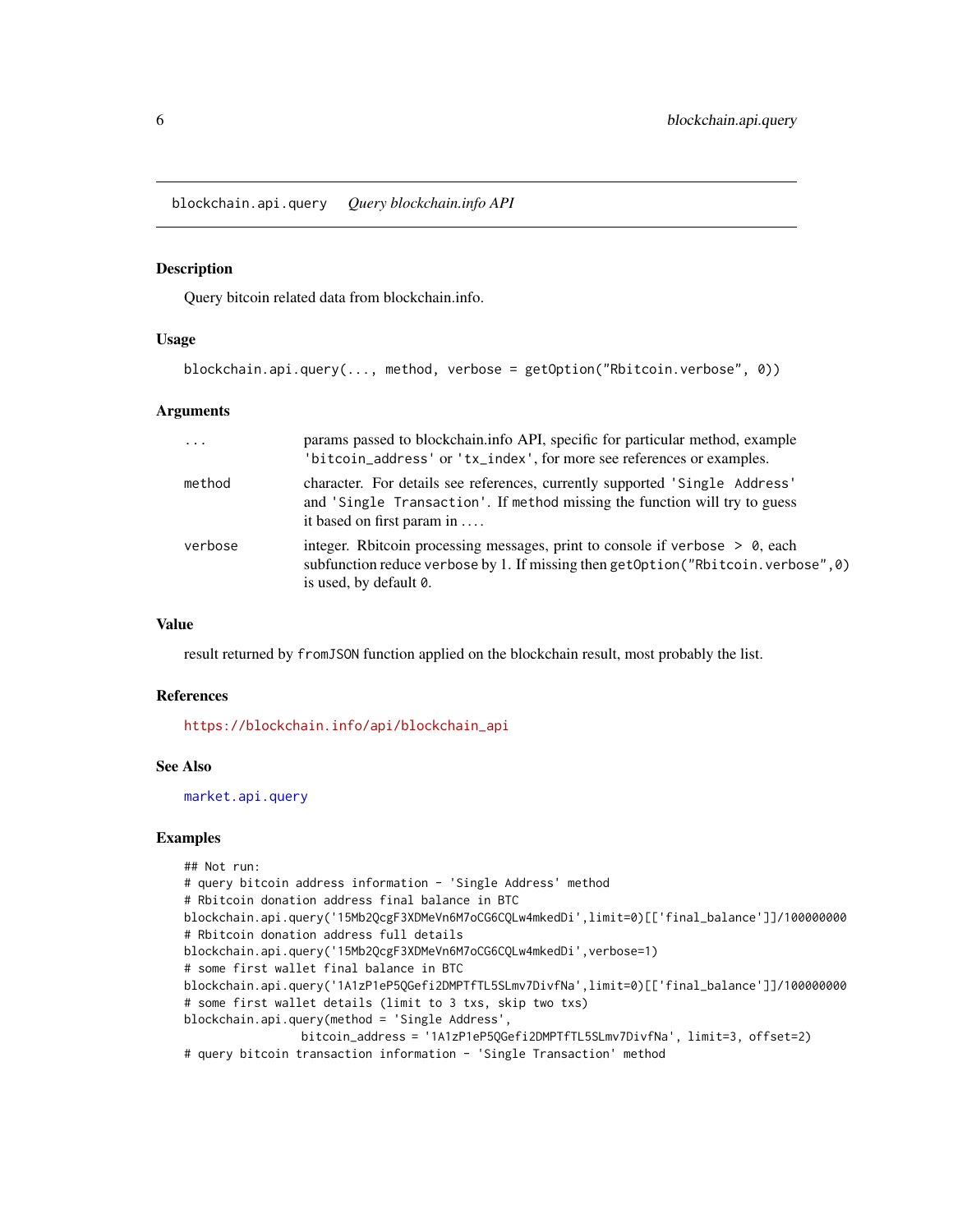## <span id="page-6-0"></span>market.api.process 7

# Some recent transaction of some first wallet blockchain.api.query('e5c4de1c70cb6d60db53410e871e9cab6a0ba75404360bf4cda1b993e58d45f8') ## End(Not run)

<span id="page-6-1"></span>market.api.process *Process market API*

#### **Description**

Unified processing of API call according to API dictionary [api.dict](#page-2-1). Limited to markets and currency processing defined in api.dict, in case of currency pairs and methods not availble in dictionary use [market.api.query](#page-8-1) directly. This function perform pre processing of request and post processing of API call results to unified structure across markets. It will result truncation of most (not common across the markets) attributes returned. If you need the full set of data returned by market's API you should use [market.api.query](#page-8-1).

## Usage

```
market.api.process(market, currency_pair, action, req = list(), ...,
  verbose = getOption("Rbitcoin.verbose", 0),
  on.market.error = expression(stop(e[["message"]], call. = FALSE)),
  on.error = expression(stop(e[["message"]], call. = FALSE)),
  api.dict = NULL, raw.query.res = FALSE)
```
## Arguments

| market          | character, example: 'kraken'.                                                                                                                                                                                                         |  |
|-----------------|---------------------------------------------------------------------------------------------------------------------------------------------------------------------------------------------------------------------------------------|--|
| currency_pair   | character vector of length 2, ex. $c$ (base = 'BTC', quote = 'EUR'). Order<br>does matter.                                                                                                                                            |  |
| action          | character, defined process to get organized data.                                                                                                                                                                                     |  |
| reg             | list with action details (price, amount, tid, oid, etc.) unified across the markets<br>specific per action, see examples.                                                                                                             |  |
| .               | objects to be passed to market.api.query                                                                                                                                                                                              |  |
|                 | • auth params: key, secret, client_id (last one used on bitstamp),                                                                                                                                                                    |  |
| verbose         | integer. Rbitcoin processing messages, print to console if verbose $> 0$ , each<br>subfunction reduce verbose by 1. If missing then getOption("Rbitcoin.verbose",0)<br>is used, by default 0.                                         |  |
| on.market.error |                                                                                                                                                                                                                                       |  |
|                 | expression to be evaluated on market level error. Rules specified in api.dict.                                                                                                                                                        |  |
| on.error        | expression to be evaluated on R level error related to market.api.query. For<br>details read market.api.query.                                                                                                                        |  |
| api.dict        | data.table user custom API dictionary definition, if not provided function will<br>use default Rbitcoin api.dict.                                                                                                                     |  |
| raw.query.res   | logical skip post-processing are return results only after from JSON processing.<br>Useful in case of change results structure from market API. It can always be<br>manually post-processed as a workaround till the Rbitcoin update. |  |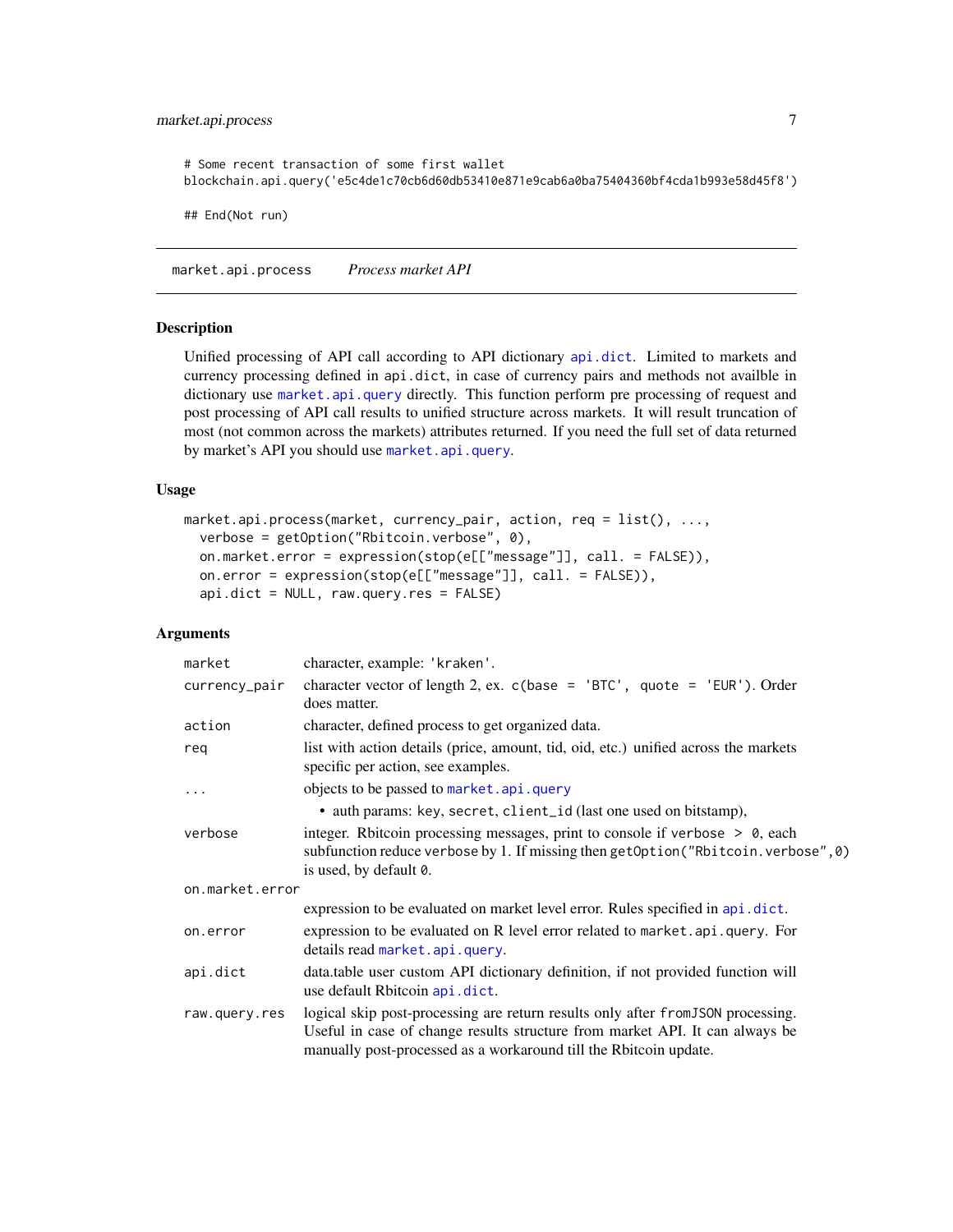<span id="page-7-0"></span>To do not spam market's API, use Sys.sleep(10) between API calls.

#### Value

Returned value depends on the action param. All actions will return market, currency pair (except wallet and open\_orders which returns all currencies), R timestamp, market timestamp and below data (in case if market not provide particular data, it will result NA value):

- 'ticker' returns data.table with fields: last, vwap, volume, ask, bid.
- 'wallet' returns data.table with fields: currency, amount, fee.
- 'order\_book' returns list with API call level attributes and sub elements [['asks']] and [['bids']] as data.table objects with order book including already calculated cumulative amount, price and value.
- 'open\_orders' returns data.table with fields: oid, type, price, amount.
- 'place\_limit\_order' returns data.table with fields: oid, type, price, amount.
- 'cancel\_order' returns data.table with fields: oid.
- 'trades' returns list with API call level attributes and sub element [['trades']] as data.table (ASC order) with fields: date, price, amount, tid, type.

#### Note

The api dictionary was not fully tested, please follow the examples, if you find any bugs please report. Use only api dictionary [api.dict](#page-2-1) from trusted source, in case if you use other api.dict it is advised to review pre-process, post-process and catch\_market\_error functions for markets and currency pairs you are going to use. Market level error handling might not fully work as not all markets returns API call status information.

#### See Also

[market.api.query](#page-8-1)

```
## Not run:
# get ticker from market
market.api.process(market = 'kraken', currency_pair = c('BTC', 'EUR'), action='ticker')
# get ticker from all markets and combine
ticker_all <- rbindlist(list(
 market.api.process(market = 'bitstamp', currency_pair = c('BTC', 'USD'), action='ticker')
  ,market.api.process(market = 'btce', currency_pair = c('LTC', 'USD'), action='ticker')
  ,{Sys.sleep(10);
   market.api.process(market = 'btce', currency_pair = c('LTC', 'BTC'), action='ticker')}
  ,{Sys.sleep(10);
   market.api.process(market = 'btce', currency_pair = c('NMC', 'BTC'), action='ticker')}
 ,market.api.process(market = 'kraken', currency_pair = c('BTC','EUR'), action='ticker')
  ,{Sys.sleep(10);
   market.api.process(market = 'kraken', currency_pair = c('LTC','EUR'), action='ticker')}
```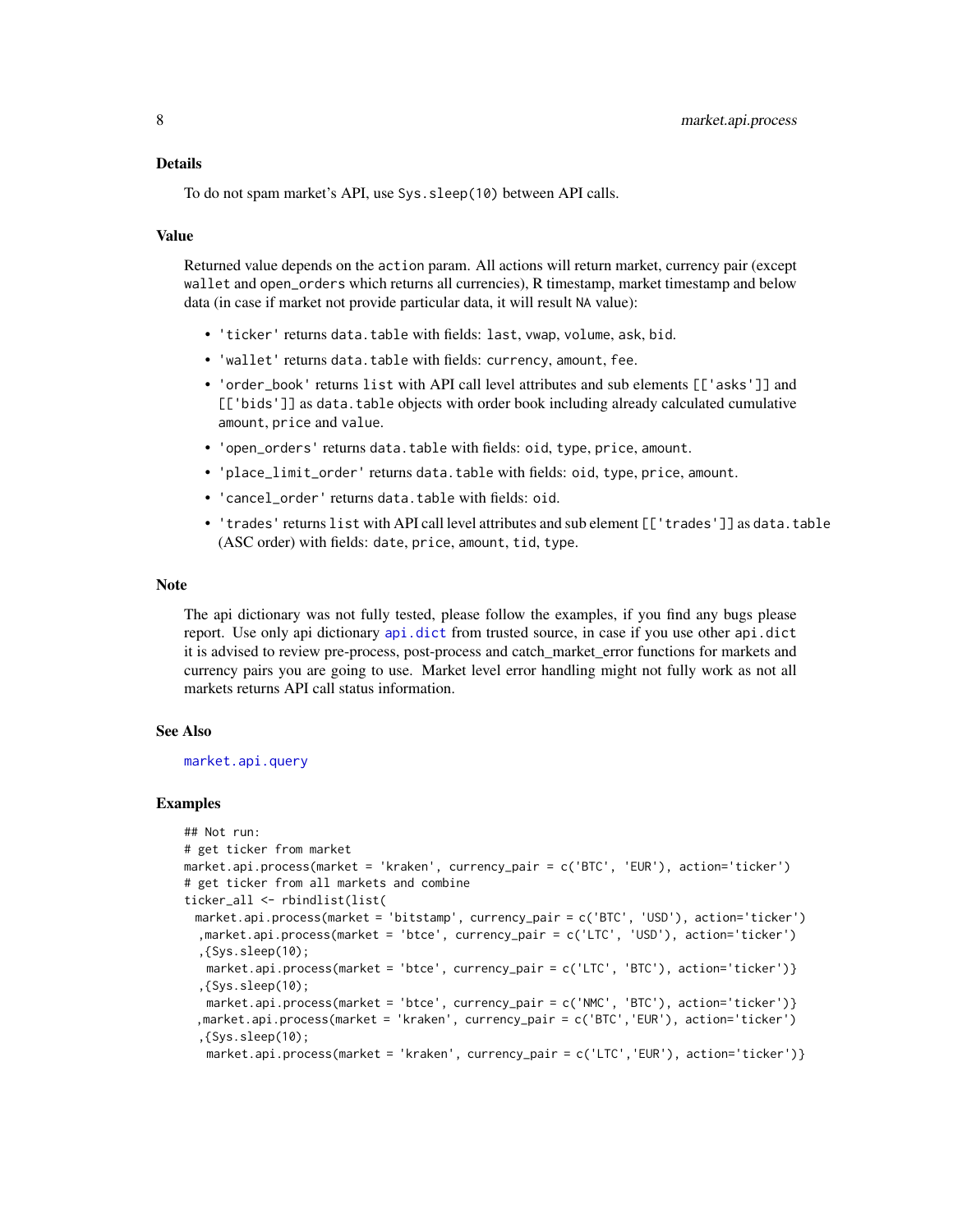```
,{Sys.sleep(10);
   market.api.process(market = 'kraken', currency_pair = c('BTC','LTC'), action='ticker')}
))
print(ticker_all)
# get wallet from market
market.api.process(market = 'kraken', currency_pair = c('BTC', 'EUR'), action = 'wallet',
                   key = '', secret = '')# get wallet from all markets and combine
wallet_all <- rbindlist(list(
 market.api.process(market = 'bitstamp', currency_pair = c('BTC', 'USD'), action = 'wallet',
                     client_id = '', key = '', secret = ''),
 market.api.process(market = 'btce', currency_pair = c('LTC', 'USD'), action = 'wallet',
                     method = ', key = ', secret = '),
 market.api.process(market = 'kraken', currency_pair = c('BTC', 'EUR'), action = 'wallet',
                     key = '', secret = '')))
print(wallet_all)
# get order book from market
market.api.process(market = 'kraken', currency_pair = c('BTC', 'EUR'), action = 'order_book')
# get open orders from market
market.api.process(market = 'kraken', currency_pair = c('BTC', 'EUR'), action = 'open_orders',
                   key = '', secret = '')# place limit order
market.api.process(market = 'kraken', currency_pair = c('BTC', 'EUR'), action = 'place_limit_order',
               req = list(type = 'sell', amount = 1, price = 8000), # sell 1 btc for 8000 eur
                   key = '', secret = '')
# cancel order
market.api.process(market = 'kraken', currency_pair = c('BTC', 'EUR'), action = 'cancel_order,
                   req = list(oid = 'oid_from_open_orders'),
                   key = '', secret = '')# get trades
market.api.process(market = 'kraken', currency_pair = c('BTC', 'EUR'), action = 'trades')
## End(Not run)
```
<span id="page-8-1"></span>market.api.query *Send request to market API*

## Description

Route a request to particular market function.

#### Usage

```
market.api.query(market, ..., verbose = getOption("Rbitcoin.verbose", 0),
 on.error = expression(stop(e[["message"]], call. = FALSE)))
```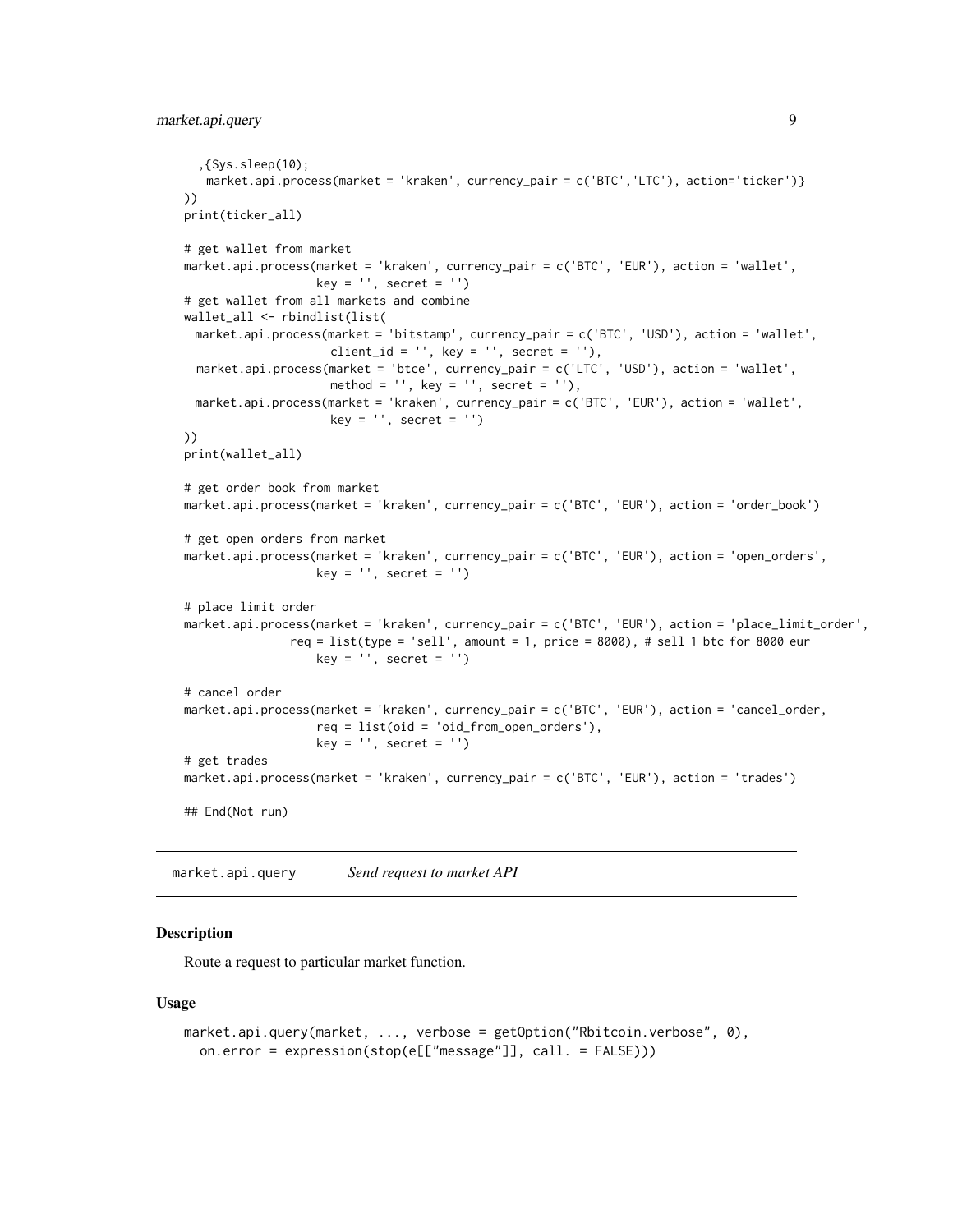## <span id="page-9-0"></span>Arguments

| market   | character which identifies market on which we want to send request: bitstamp,<br>btce, kraken, bitmarket.                                                                                       |
|----------|-------------------------------------------------------------------------------------------------------------------------------------------------------------------------------------------------|
| $\ddots$ | objects to be passed to API: url, key, secret, req, client_id (used on bit-<br>stamp).                                                                                                          |
| verbose  | integer. Rbitcoin processing messages, print to console if verbose $> 0$ , each<br>subfunction reduce verbose by 1. If missing then getOption("Rbitcoin. verbose", 0)<br>is used, by default 0. |
| on.error | expression to be evaluated on R level error of market specific function. It does<br>not catch internal market's error returned as valid object.                                                 |

## Details

To do not spam market's API, use Sys.sleep(10) between API calls.

#### Value

R object created by fromJSON decoded result from market's API call.

#### Note

It is advised to use this function instead of calling market's function directly. If calling directly one should ensure to send any numeric values in non-exponential notation: options(scipen=100).

## References

API documentation: <https://bitbucket.org/nitrous/mtgox-api>, [https://www.bitstamp.](https://www.bitstamp.net/api/) [net/api/](https://www.bitstamp.net/api/), <https://btc-e.com/api/documentation>, <https://www.kraken.com/help/api>

## See Also

[market.api.process](#page-6-1), [market.api.query.bitstamp](#page-12-1), [market.api.query.btce](#page-13-1), [market.api.query.kraken](#page-14-1), [market.api.query.bitmarket](#page-10-1), [market.api.query.mtgox](#page-15-1)

```
## Not run:
# ticker
market.api.query(market = 'bitstamp',
                 url = 'https://www.bitstamp.net/api/ticker/')
market.api.query(market = 'btce',
                 url = 'https://btc-e.com/api/2/btc_usd/ticker')
market.api.query(market = 'kraken',
                 url = 'https://api.kraken.com/0/public/Ticker?pair=XXBTZEUR')
market.api.query(market = 'bitmarket',
                 url = 'https://www.bitmarket.pl/json/LTCPLN/ticker.json')
# wallet
market.api.query(market = 'bitstamp',
                 url = 'https://www.bitstamp.net/api/balance/',
```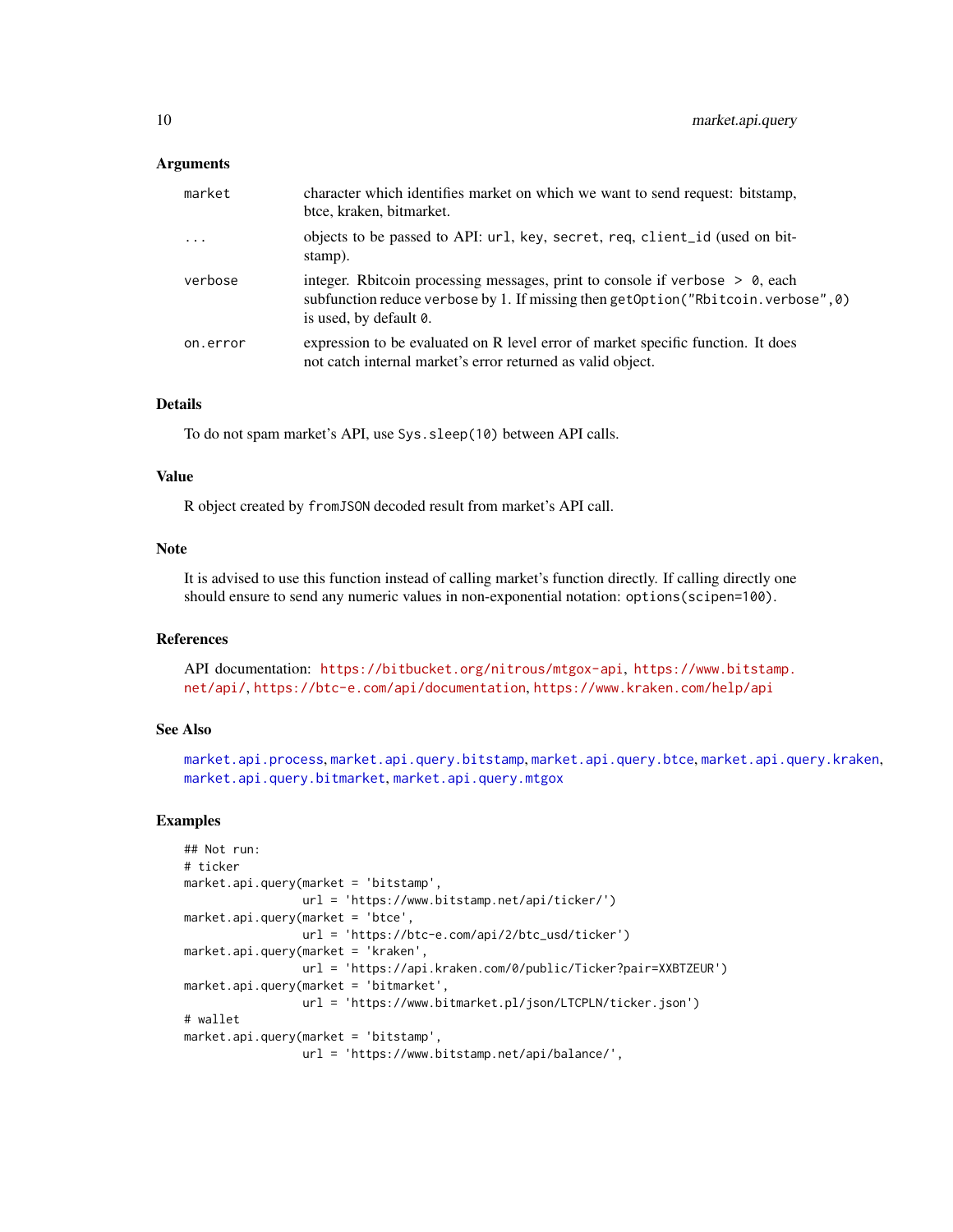```
client_id = '', # bitstamp specific
                 key = '', secret = '')
market.api.query(market = 'btce',
                 url = 'https://btc-e.com/tapi',
                 req = list(method = 'getInfo'),
                 key = '', secret = '')market.api.query(market = 'kraken',
                 url = 'https://api.kraken.com/0/private/Balance',
                 key = '', secret = '')
market.api.query(market = 'bitmarket',
                 url = 'https://www.bitmarket.pl/api2/',
                 req = list(method = 'info'),
                 key = '', secret = '')# order book
market.api.query(market = 'kraken',
                 url = 'https://api.kraken.com/0/public/Depth?pair=XXBTZEUR')
# open orders
market.api.query(market = 'kraken',
                 url = 'https://api.kraken.com/0/private/OpenOrders',
                 key = '', secret = '')# place order
market.api.query(market = 'kraken',
                 url = 'https://api.kraken.com/0/private/AddOrder',
                 key = ', secret = ',
                 req = list(pair = 'XXBTZEUR',
                            type = 'sell',
                            ordertype = 'limit',
                            price = 1200, # 1200 eur
                            volume = 0.1) # 0.1 btc
# cancel order
market.api.query(market = 'kraken',
                 url = 'https://api.kraken.com/0/private/CancelOrder',
                 key = ', secret = ',
                 req = list(txid = 'id_from_open_orders'))
# trades
market.api.query(market = 'kraken',
                 url = 'https://api.kraken.com/0/public/Trades?pair=XXBTZEUR')
```
## End(Not run)

<span id="page-10-1"></span>market.api.query.bitmarket *Send request to bitmarket market API*

### Description

Send request to bitmarket market API.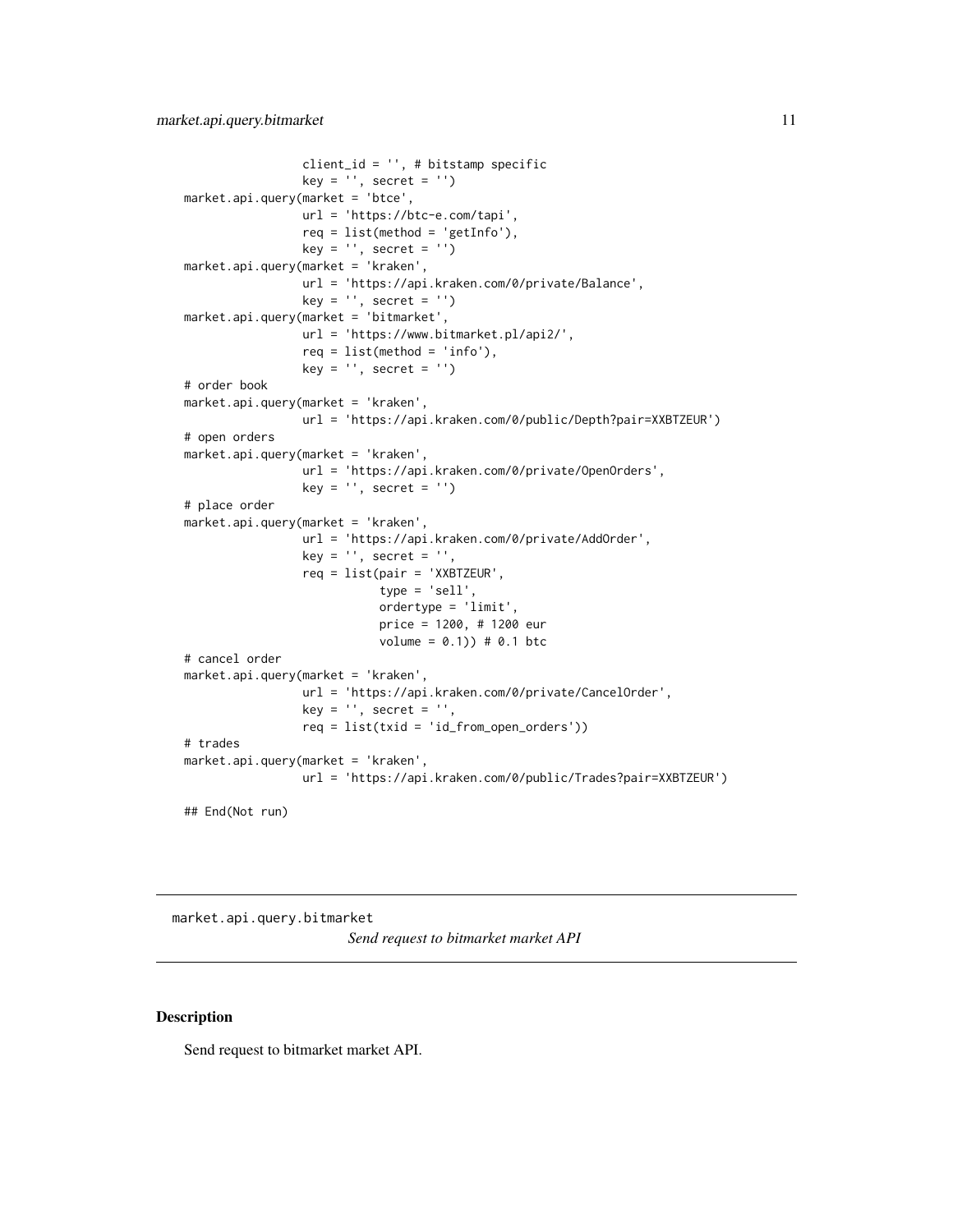## <span id="page-11-0"></span>Usage

```
market.api.query.bitmarket(url, key, secret, req = list(),
 verbose = getOption("Rbitcoin.verbose", 0))
```
## Arguments

| url     | character with url on which query needs to be passed.                                                                                                                                            |
|---------|--------------------------------------------------------------------------------------------------------------------------------------------------------------------------------------------------|
| key     | character API key used in private API calls.                                                                                                                                                     |
| secret  | character API secret used in private API calls.                                                                                                                                                  |
| rea     | list of object passed to API: price and amount of opening order, id of cancelling<br>order, etc.                                                                                                 |
| verbose | integer. Rbitcoin processing messages, print to console if verbose $> 0$ , each<br>subfunction reduce verbose by 1. If missing then getOption ("Rbitcoin. verbose", 0)<br>is used, by default 0. |
|         |                                                                                                                                                                                                  |

## Value

R object created by fromJSON decoded result from market's API call.

#### Note

Market specific bitmarket method param should be provided in req object.

## References

[https://www.bitmarket.pl/docs.php?file=api\\_private.html](https://www.bitmarket.pl/docs.php?file=api_private.html)

#### See Also

[market.api.query](#page-8-1)

## Examples

```
## Not run:
# ticker
market.api.query.bitmarket(url = 'https://www.bitmarket.pl/json/LTCPLN/ticker.json')
# wallet
market.api.query.bitmarket(url = 'https://www.bitmarket.pl/api2/',
                           req = list(method = 'info'),key = '', secret = '')
```
## End(Not run)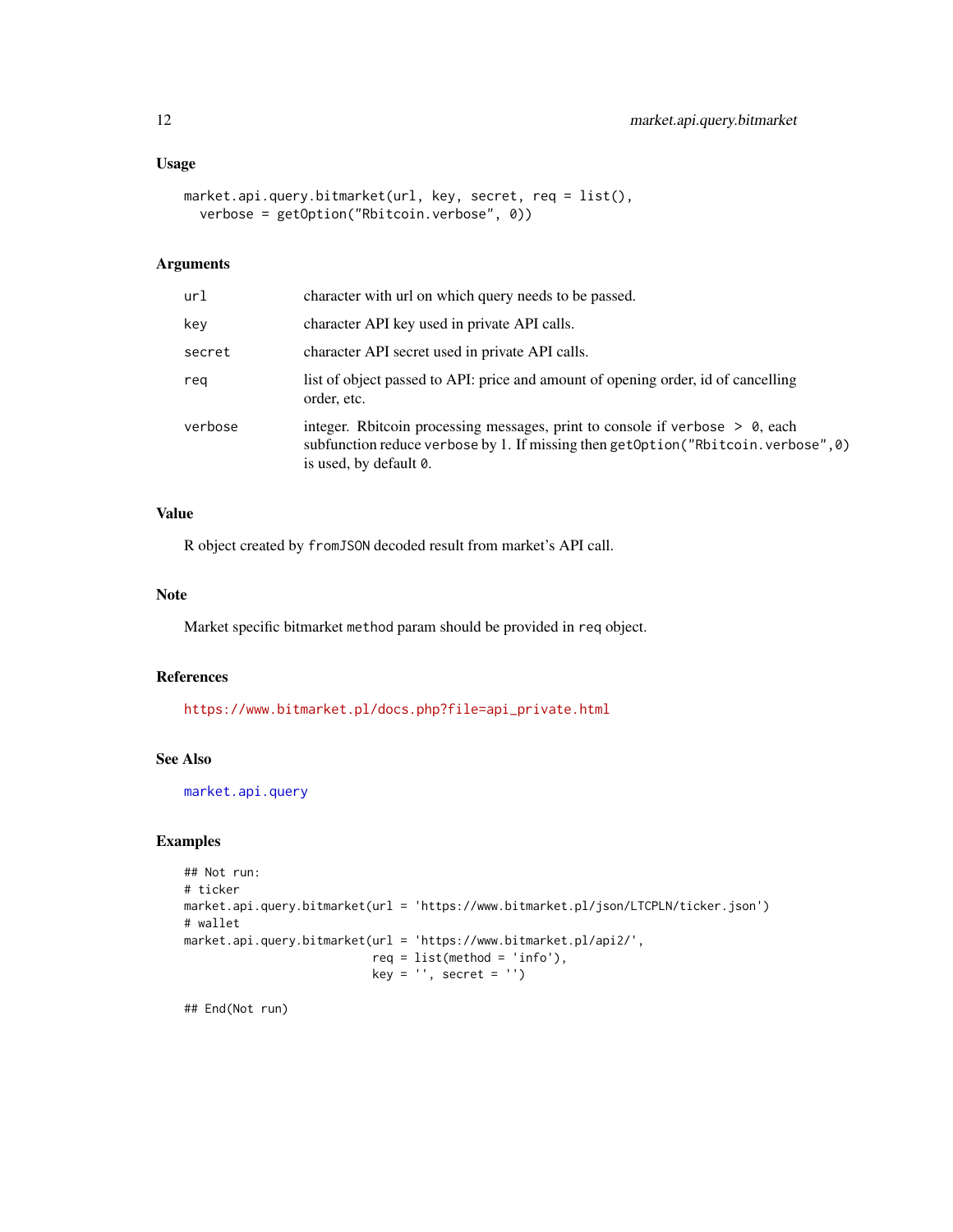<span id="page-12-1"></span><span id="page-12-0"></span>market.api.query.bitstamp

*Send request to bitstamp market API*

## Description

Send request to bitstamp market API.

#### Usage

```
market.api.query.bitstamp(url, client_id, key, secret, req = list(),
 verbose = getOption("Rbitcoin.verbose", 0))
```
## Arguments

| ur1       | character with url on which query needs to be passed.                                                                                                                                         |
|-----------|-----------------------------------------------------------------------------------------------------------------------------------------------------------------------------------------------|
| client_id | character. Bitstamp market specific parameter used in private API call autho-<br>rization (check reference for more information).                                                             |
| key       | character API key used in private API calls.                                                                                                                                                  |
| secret    | character API secret used in private API calls.                                                                                                                                               |
| reg       | list of object passed to API: price and amount of opening order, id of cancelling<br>order, etc                                                                                               |
| verbose   | integer. Rbitcoin processing messages, print to console if verbose $> 0$ , each<br>subfunction reduce verbose by 1. If missing then getOption("Rbitcoin.verbose",0)<br>is used, by default 0. |

## Value

R object created by fromJSON decoded result from market's API call. Cancel order is an exception handled by hardcode, as bitstamp will not return json format for that method.

#### References

<https://www.bitstamp.net/api/>

#### See Also

[market.api.query](#page-8-1)

```
## Not run:
# ticker
market.api.query.bitstamp(url = 'https://www.bitstamp.net/api/ticker/')
# wallet
market.api.query.bitstamp(url = 'https://www.bitstamp.net/api/balance/',
                          client_id = ''',
```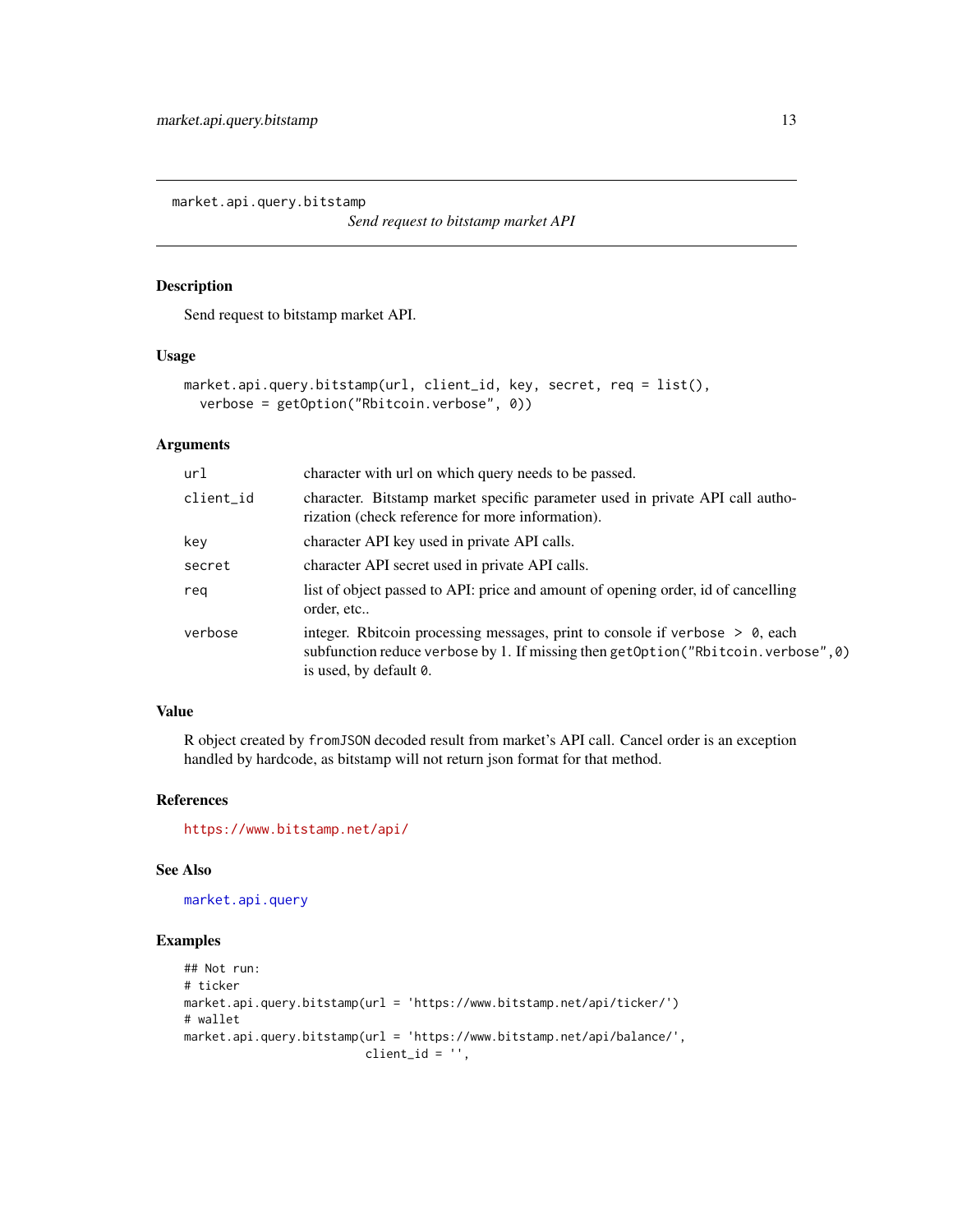```
key = '', secret = '')
```
<span id="page-13-0"></span>## End(Not run)

<span id="page-13-1"></span>market.api.query.btce *Send request to btce market API*

## Description

Send request to btce market API.

#### Usage

```
market.api.query.btce(url, key, secret, req = list(),
 verbose = getOption("Rbitcoin.verbose", 0))
```
## Arguments

| url     | character with url on which query needs to be passed.                                                                                                                                           |
|---------|-------------------------------------------------------------------------------------------------------------------------------------------------------------------------------------------------|
| key     | character API key used in private API calls.                                                                                                                                                    |
| secret  | character API secret used in private API calls.                                                                                                                                                 |
| reg     | list of object passed to API: price and amount of opening order, id of cancelling<br>order, etc. See note.                                                                                      |
| verbose | integer. Rbitcoin processing messages, print to console if verbose $> 0$ , each<br>subfunction reduce verbose by 1. If missing then getOption("Rbitcoin. verbose", 0)<br>is used, by default 0. |

## Value

R object created by fromJSON decoded result from market's API call.

## Note

Market specific btce method param should be provided in req object.

## References

<https://btc-e.com/api/documentation>

## See Also

[market.api.query](#page-8-1)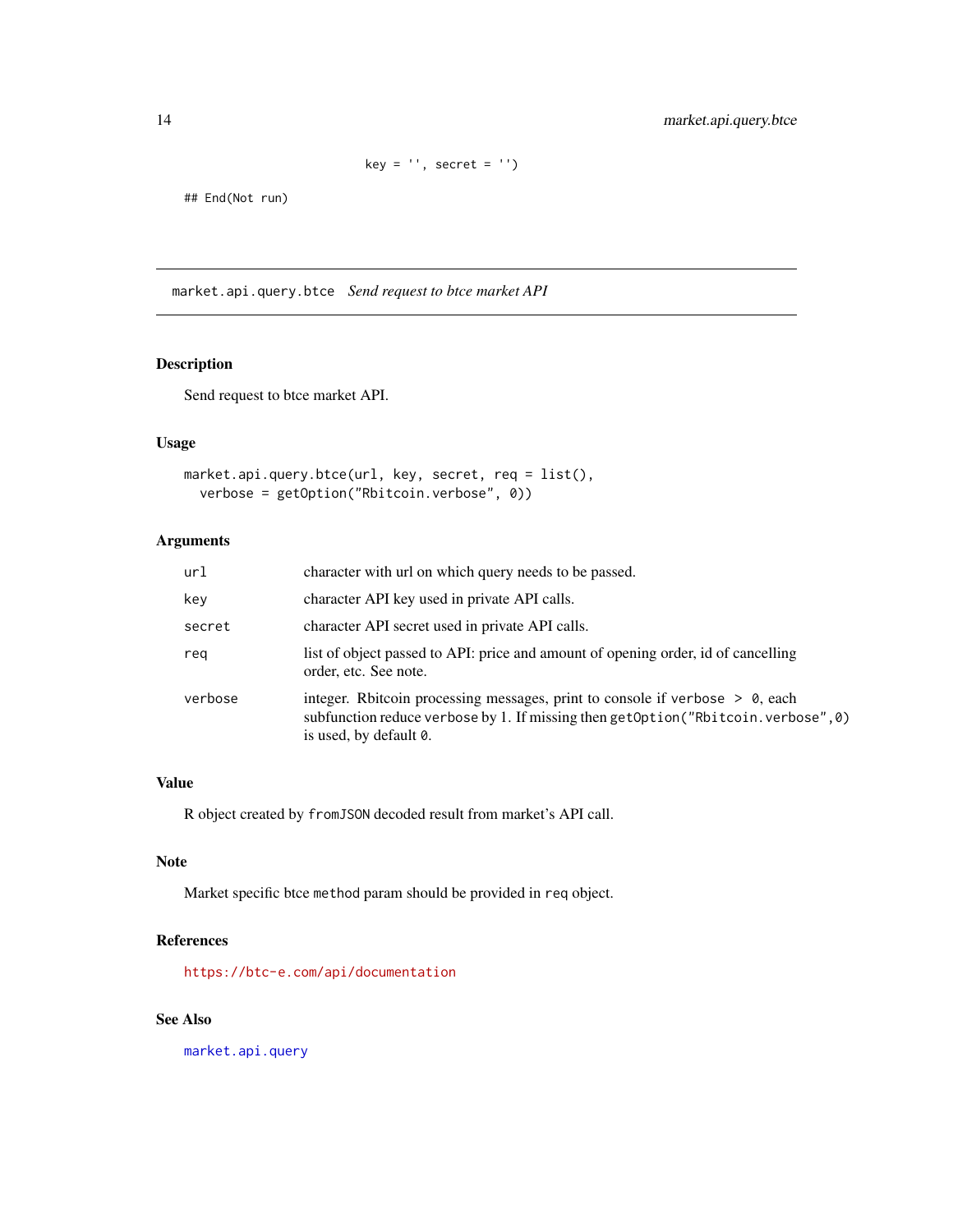## <span id="page-14-0"></span>market.api.query.kraken 15

## Examples

```
## Not run:
# ticker
market.api.query.btce(url = 'https://btc-e.com/api/2/btc_usd/ticker')
# wallet
market.api.query.btce(url = 'https://btc-e.com/tapi',
                     req = list(method = 'getInfo'),
                     key = '', secret = '')
```
## End(Not run)

<span id="page-14-1"></span>market.api.query.kraken

*Send request to kraken market API*

## Description

Send request to kraken market API.

#### Usage

```
market.api.query.kraken(url, key, secret, req = list(),
 verbose = getOption("Rbitcoin.verbose", 0))
```
## Arguments

| url     | character with url on which query needs to be passed.                                                                                                                                            |
|---------|--------------------------------------------------------------------------------------------------------------------------------------------------------------------------------------------------|
| key     | character API key used in private API calls.                                                                                                                                                     |
| secret  | character API secret used in private API calls.                                                                                                                                                  |
| reg     | list of object passed to API: price and amount of opening order, id of cancelling<br>order, etc.                                                                                                 |
| verbose | integer. Rbitcoin processing messages, print to console if verbose $> 0$ , each<br>subfunction reduce verbose by 1. If missing then getOption ("Rbitcoin. verbose", 0)<br>is used, by default 0. |

#### Value

R object created by fromJSON decoded result from market's API call.

## References

<https://www.kraken.com/help/api>

## See Also

[market.api.query](#page-8-1)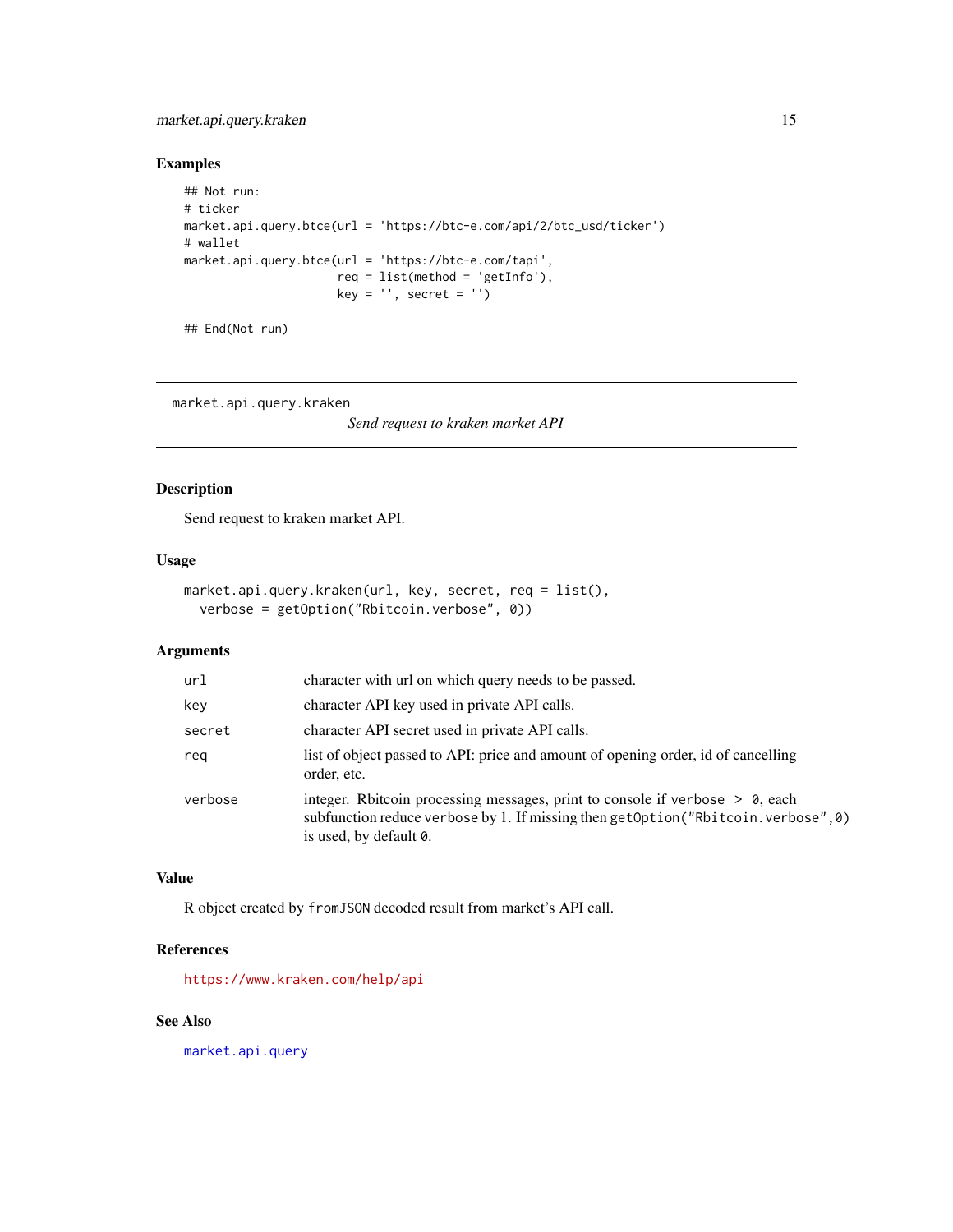## Examples

```
## Not run:
# ticker
market.api.query.kraken(url = 'https://api.kraken.com/0/public/Ticker?pair=XBTCZEUR')
# wallet
market.api.query.kraken(url = 'https://api.kraken.com/0/private/Balance',
                       key = '', secret = '')
## End(Not run)
```
<span id="page-15-1"></span>market.api.query.mtgox

*Send request to mtgox market API*

## Description

Send request to mtgox market API. MtGox is already closed but public API calls are working. Also it's code/dictionary can be reused in future.

#### Usage

```
market.api.query.mtgox(url, key, secret, req = list(),
 verbose = getOption("Rbitcoin.verbose", 0))
```
## Arguments

| ur1     | character with url on which query needs to be passed.                                                                                                                                            |
|---------|--------------------------------------------------------------------------------------------------------------------------------------------------------------------------------------------------|
| key     | character API key used in private API calls.                                                                                                                                                     |
| secret  | character API secret used in private API calls.                                                                                                                                                  |
| reg     | list of object passed to API: price and amount of opening order, id of cancelling<br>order, etc.                                                                                                 |
| verbose | integer. Rbitcoin processing messages, print to console if verbose $> 0$ , each<br>subfunction reduce verbose by 1. If missing then getOption ("Rbitcoin. verbose", 0)<br>is used, by default 0. |

#### Value

R object created by fromJSON decoded result from market's API call.

## References

<https://bitbucket.org/nitrous/mtgox-api>

## See Also

[market.api.query](#page-8-1)

<span id="page-15-0"></span>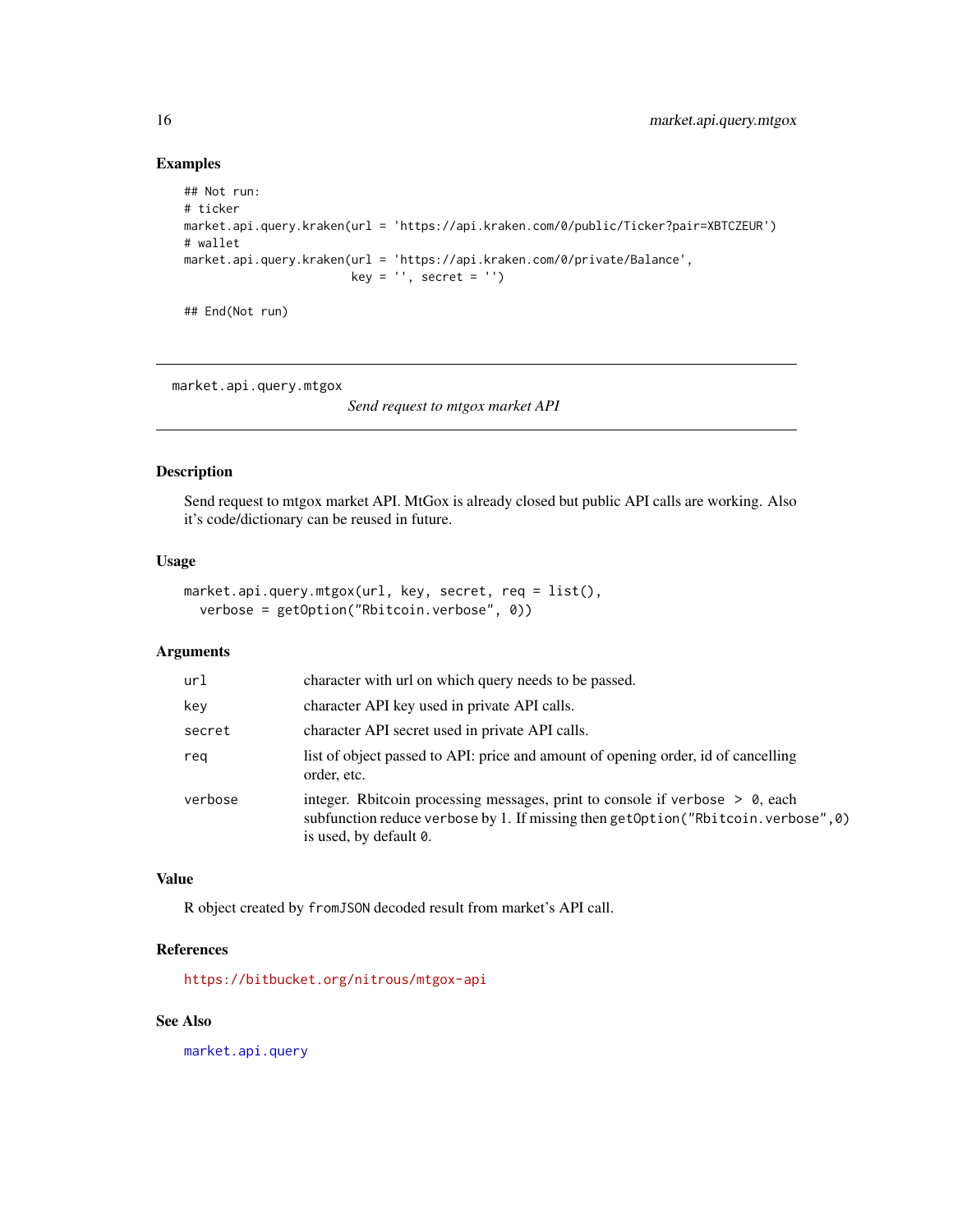#### <span id="page-16-0"></span>Rbitcoin and the contract of the contract of the contract of the contract of the contract of the contract of the contract of the contract of the contract of the contract of the contract of the contract of the contract of t

#### Examples

```
## Not run:
# ticker
market.api.query.mtgox(url = 'https://data.mtgox.com/api/2/BTCUSD/money/ticker_fast')
# wallet
market.api.query.mtgox(url = 'https://data.mtgox.com/api/2/BTCUSD/money/info',
                       key = '', secret = '')
## End(Not run)
```
Rbitcoin *R & bitcoin integration*

#### **Description**

Utilities related to Bitcoin and other cryptocurrencies. Core functionalities are:

- market.api.query launch query on market's API (bitstamp, btce, kraken, bitmarket). Both public and private API calls supported. All currency pairs supported.
- market.api.process integration of market's processing structures: pre-process of API request, post-process API results, market error catching. Input and output unified structure. Requires API dictionary definition, for details of package built-in dictionary see [api.dict](#page-2-1).
- blockchain.api.query launch query on blockchain.info API json interface.
- blockchain.api.process postprocess blockchain api result, transform to data.table.
- Rbitcoin.plot illustrate the data returned by some Rbitcoin functions.
- wallet\_manager track the assets amounts and values in multiple wallet sources.

You need to note that imported digest package docs states: *Please note that this package is not meant to be deployed for cryptographic purposes for which more comprehensive (and widely tested) libraries such as OpenSSL should be used*. Still digest is one of the top downloaded package from CRAN.

To do not get banned by market's API anti-DDoS protection user should use: Sys.sleep(10) between the API calls or [antiddos](#page-1-1) function.

It is advised to maintain your API keys security level as tight as possible, if you do not need withdraw api method be sure to disable it for api keys.

You can print debug messages of Rbitcoin to console using verbose argument in FUNs or options ("Rbitcoin.verbose" = Two params ssl.verify and curl.verbose have been deprecated since 0.8.5. They can and should be controlled using options("RCurlOptions"). SSL verify is by default active. At the time of writing the most recent market's API version were used:

- bitstamp v2 (public) / ? (private)
- btce v2 (public) / "tapi" (private)
- kraken v0
- bitmarket v2
- mtgox v2 (market already closed)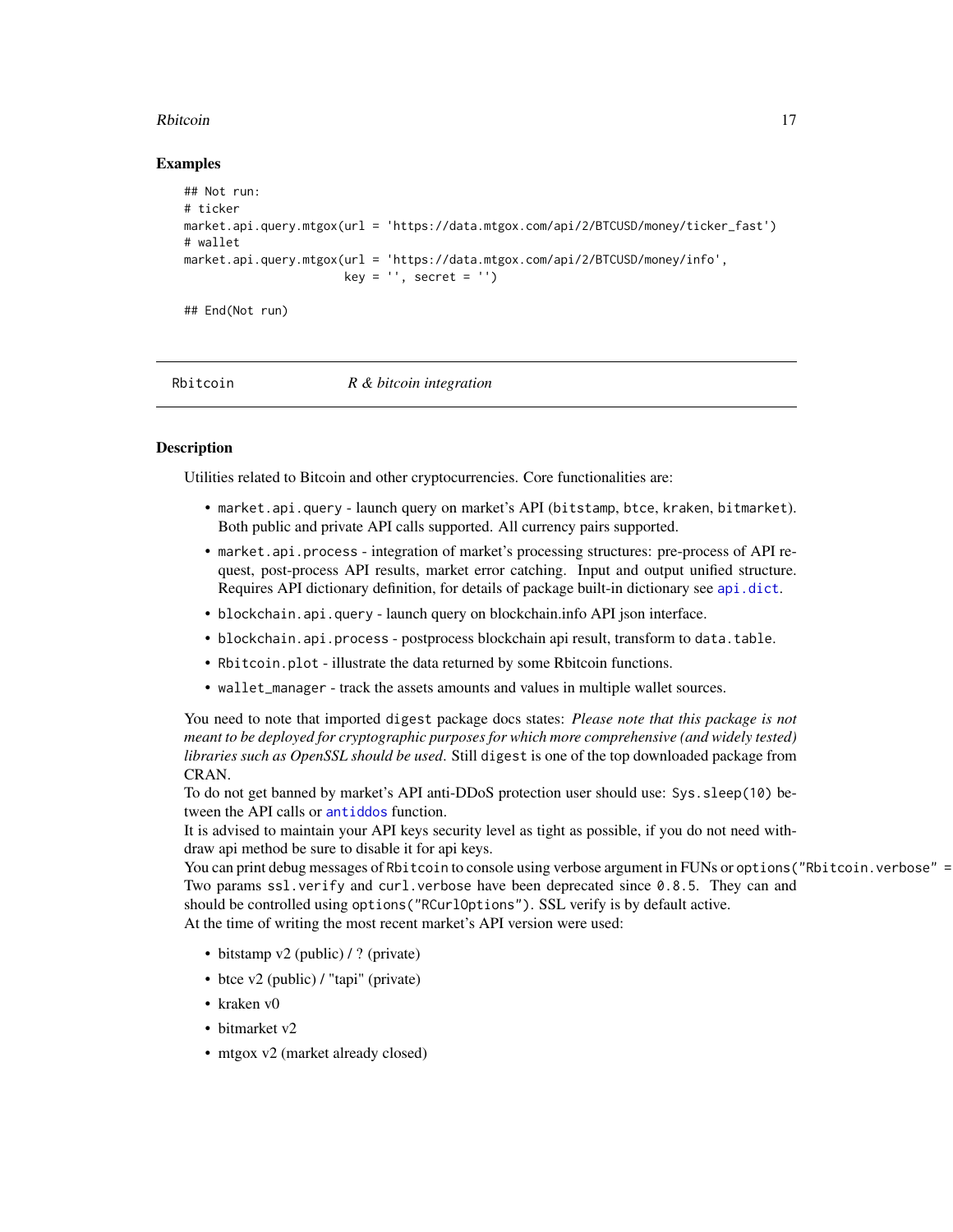<span id="page-17-0"></span>SSL is by default active, to disable SSL set RCurlOptions to ssl.verify  $* =$  FALSE and cainfo = NULL, see examples. In case of SSL error try update certificate CA file (cacert.pem in location mentioned below as cainfo), see references for CA file source. Alternatively you can always disable SSL.

For others package-level options see examples.

BTC donation: <bitcoin:15Mb2QcgF3XDMeVn6M7oCG6CQLw4mkedDi>

## References

Package discussion thread: <https://bitcointalk.org/index.php?topic=343504> Example SSL CA file source: <http://curl.haxx.se/docs/caextract.html>

#### See Also

```
market.api.process, blockchain.api.process, wallet_manager, Rbitcoin.plot, api.dict,
available_wallet
```
#### Examples

```
## Not run:
# default options used by Rbitcoin
# print Rbitcoin processing to console set "Rbitcoin.verbose" to 1 (or more)
options(Rbitcoin.verbose=0)
# print Rcurl processing to console set RCurlOptions[["verbose"]] to TRUE
options(RCurlOptions=list(ssl.verifypeer = TRUE,
                          ssl.verifyhost = TRUE,
                          cainfo = system.file("CurlSSL","cacert.pem",package="RCurl"),
                          verbose = FALSE))
# currency type dictionary used by wallet_manager
options(Rbitcoin.ct.dict = list(
 crypto = c('BTC','LTC','NMC', ...),
 fiat = c('USD', 'EUR', 'GBP', ...)))
## End(Not run)
```
<span id="page-17-1"></span>Rbitcoin.plot *Plot Rbitcoin objects*

#### Description

Generic function to plot different objects returned by some Rbitcoin functions. The plot produce basic visualization of the data. The plots will likely be subject to change in future versions.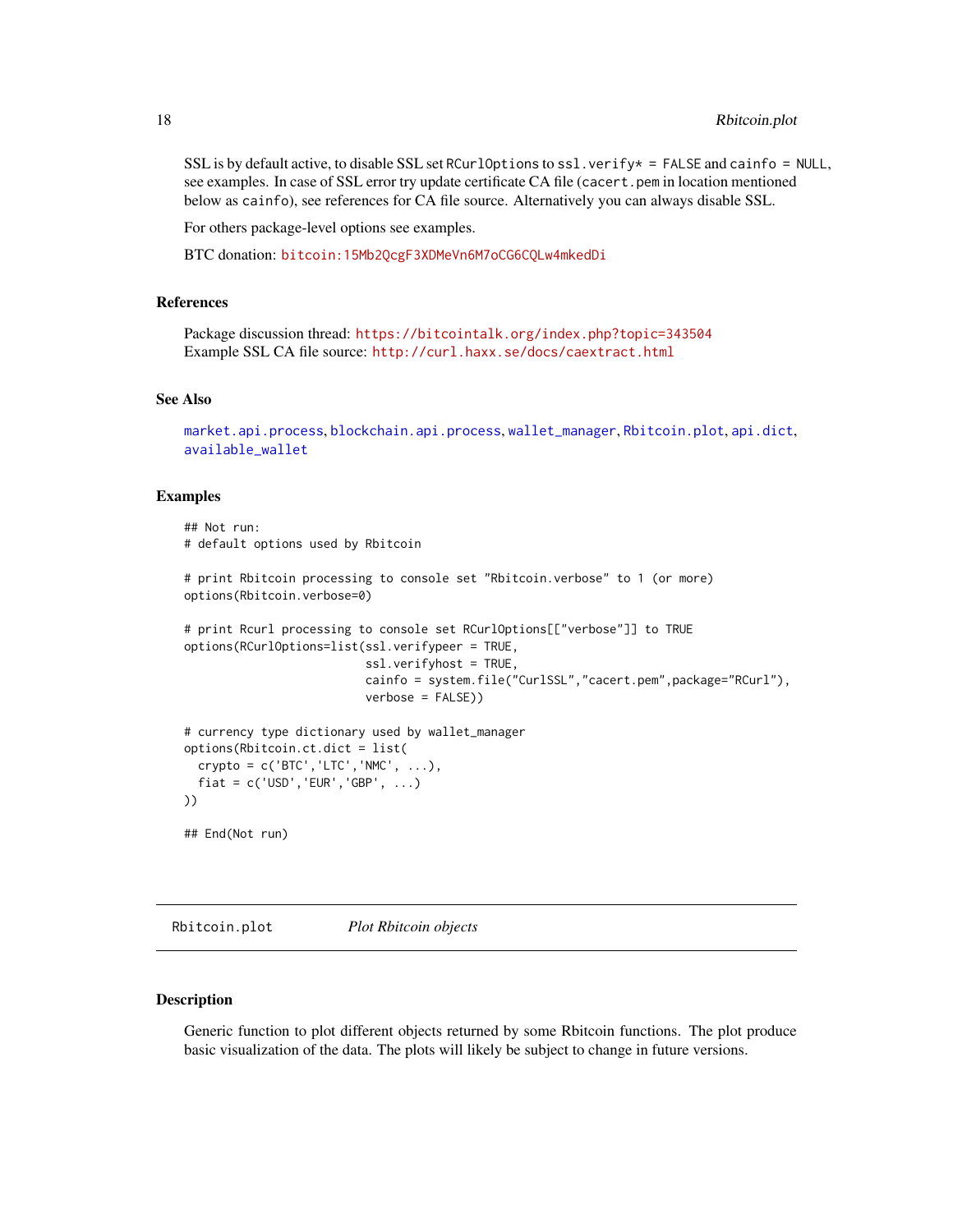## Rbitcoin.plot 19

#### Usage

```
Rbitcoin.plot(x, mask = FALSE, ..., export = FALSE,
 export.args = list(fromat = "svg", filename = NULL),verbose = getOption("Rbitcoin.verbose", 0))
```
#### Arguments

| x           | object to be plotted, result of Rbitcoin function, currently supported: market.api.process<br>with action in c("trades","order_book"), wallet_manager with archive_read = TRUE.                                                                                                                                 |
|-------------|-----------------------------------------------------------------------------------------------------------------------------------------------------------------------------------------------------------------------------------------------------------------------------------------------------------------|
| mask        | logical, default FALSE, setting TRUE will mask values on wallet manager plot<br>with the ratio of value to the initial value. Use this when you want to share the<br>plot. See examples to mask the bitcoin address.                                                                                            |
| export      | logical default FALSE, if TRUE the plot will be exported to file instead of plot to<br>ploting device.                                                                                                                                                                                                          |
| export.args | list of arguments to be passed to target graphic device function, ex. $\mathsf{svg}()$ or<br>png(), list gives the control over width and height which by default for png<br>are quite small. Element export.args[['format']] will be mapped to the<br>function name, by default svg(), any others as its args. |
| $\ddots$    | additional params to be passed to plot function.                                                                                                                                                                                                                                                                |
| verbose     | integer. Rbitcoin processing messages, print to console if verbose $> 0$ , each<br>subfunction reduce verbose by 1. If missing then getOption("Rbitcoin.verbose", 0)<br>is used, by default 0.                                                                                                                  |

#### Value

**TRUE** 

## Export

Element format in the export.args list defines the export format, default "svg", tested and supported formats are "svg" and "png", other might work also. To use custom export filename just pass the filename arg to export.args list. By default NULL results timestamped by last wallet\_id filename. Use custom export.args[['filename']] with no file extension while declaring. You may notice the legend is different on exported files. The same legend was not scalling well between export to file and plot to interactive device.

#### input trades, order\_book

The plot function for trades, order\_book do not process the data, it plot the data as is, so it may result poor visibility due to the data itself (ex. order\_book containing asks with enormously high price). See examples how this can be handled.

#### input wallet manager

To be able to track wallet assets value over time user needs to use archive\_write=TRUE at least twice in wallet manager processing (with non-NA measures). Using the cryptocurrency which do not have any exchange path to transfer\_currency\_pair and/or value\_currency will result NA as value. Error on data downloading from external sources (wallets or exchange rates) will also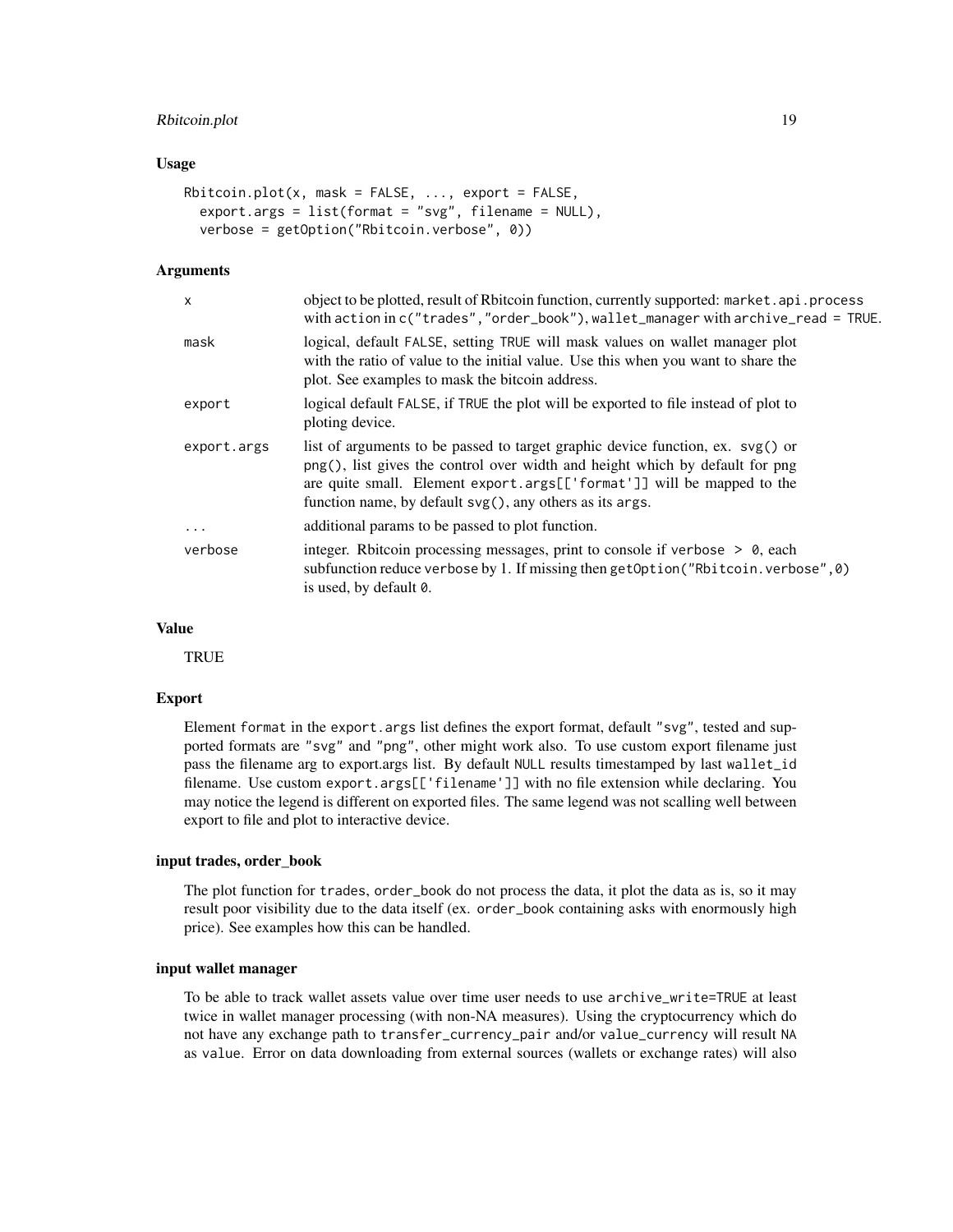<span id="page-19-0"></span>result NA. Any wallet processing batch which will contain at least one NA measure will be omitted from plot. If you have some crypto not currenctly supported you may extend dictionary for more currencies or provide its value as manual source to wallet\_manager already calculated in common value currency, remember to comment out the previous source which returns the NA measure. To plot wallet manager data load wallet archive data, see examples.

Plotting function will produce dashboard panel to track different measures of your assets and its value. Use mask if you want to share the results to somebody, it will overwrite value with value ratio. Target value currency is taken from the last execution of wallet\_manager.

#### See Also

[market.api.process](#page-6-1), [wallet\\_manager](#page-20-1)

#### Examples

```
## Not run:
# plot trades data from kraken's api
trades <- market.api.process('kraken',c('BTC','EUR'),'trades')
Rbitcoin.plot(trades)
Rbitcoin.plot(trades,export=TRUE,col='blue') #export to file, plot trades line in blue
# plot order book data from kraken's api
order_book <- market.api.process('kraken',c('BTC','EUR'),'order_book')
Rbitcoin.plot(order_book)
# plot order book with filtering margins based on order price
order_book <- market.api.process('bitmarket',c('BTC','PLN'),'order_book')
pct <-0.75mid <- ((order_book[["asks"]][1,price] + order_book[["bids"]][1,price]) / 2)
order_book[["asks"]] <- order_book[["asks"]][price <= mid * (1+pct)]
order_book[["bids"]] <- order_book[["bids"]][price >= mid * (1-pct)]
Rbitcoin.plot(order_book)
# plot wallet manager data (from local archive) - for details read ?waller_manager
wallet_dt <- wallet_manager(archive_write=F, archive_read=T) #readRDS("wallet_archive.rds")
Rbitcoin.plot(wallet_dt) # plot in R
Rbitcoin.plot(wallet_dt[value>=100 | is.na(value)]) # filter out low value from plot
Rbitcoin.plot(wallet_dt, export=T) # export to svg
# mask value with ratio value and save to png
Rbitcoin.plot(wallet_dt,mask=T,export=T,
              export.args=list(format="png",
                               width = 2*480,height = 2*480,
                               units = "px",
                               pointsize = 18))
# mask value with ratio and mask bitcoin addresses
Rbitcoin.plot(wallet_dt[,.SD][location_type=="blockchain",location := "*address*"],
              mask=T, export=T)
```
## End(Not run)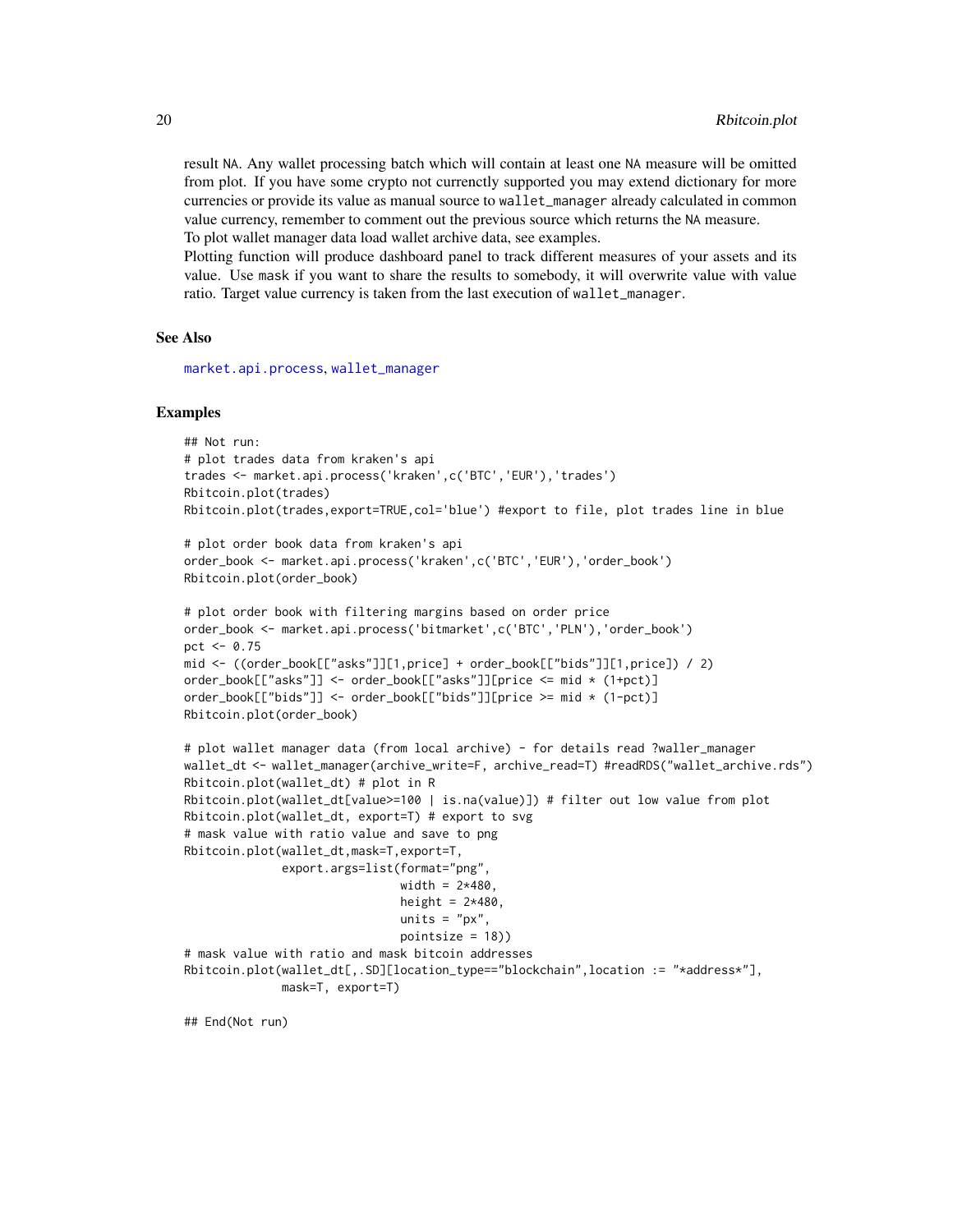<span id="page-20-1"></span><span id="page-20-0"></span>wallet\_manager *Wallet Manager*

## Description

Downloads wallet balance from multiple sources and calculate value in chosen currency based on actual exchange rates. Function is limited to dictionary [api.dict](#page-2-1) plus fiat-fiat exchange rates.

## Usage

```
wallet_manager(market.sources = NULL, blockchain.sources = NULL,
  manual.sources = NULL, min_amount = 1e-04, antispam_interval = 10,api.dict = NULL, verbose = getOption("Rbitcoin.verbose", 0),
  value_calc = TRUE, value_currency = "USD", value_currency_type = NULL,
  rate_priority, transfer_currency_pair = c(crypto = "BTC", fiat = "USD"),
  archive_write = FALSE, archive_read = FALSE)
```
## Arguments

|                     | market.sources list of market sources definition, see examples. Mandatory fields: market, currency_pair, key, secre<br>(for bitstamp also client_id).                                                                                      |  |
|---------------------|--------------------------------------------------------------------------------------------------------------------------------------------------------------------------------------------------------------------------------------------|--|
| blockchain.sources  |                                                                                                                                                                                                                                            |  |
|                     | list of blockchain sources definition, see examples. Mandatory field: address.                                                                                                                                                             |  |
|                     | manual.sources list of manually provided amounts, see examples. Mandatory fields: currency, amount,<br>optional field: location, location_type.                                                                                            |  |
| min_amount          | numeric used to filter out near zero amounts of source currency, default 0.0001.                                                                                                                                                           |  |
| antispam_interval   |                                                                                                                                                                                                                                            |  |
|                     | numeric time in seconds between API calls on one source system, defeault 10s.                                                                                                                                                              |  |
| api.dict            | data.table required when using custom API dictionary, read market.api.process<br>for details.                                                                                                                                              |  |
| verbose             | integer Rbitcoin processing messages, print to console if verbose > 0, each<br>subfunction reduce verbose by 1. If missing then getOption("Rbitcoin.verbose", 0)<br>is used, by default 0.                                                 |  |
| value_calc          | logical calculate value, by default TRUE, can be turned off by setting to FALSE.<br>Process will be slightly faster due to no API calls for exchange rates.                                                                                |  |
|                     | value_currency character default "USD", target currency in which measure the current value.                                                                                                                                                |  |
| value_currency_type |                                                                                                                                                                                                                                            |  |
|                     | character, optional for most currencies, if value_currency is an exotic currency<br>you need to define its currency type ('crypto' or 'fiat') in this param or update<br>getOption("Rbitcoin.ct.dict") param.                              |  |
| rate_priority       | character vector of market and priorioties for sourcing exchange rates, this param<br>needs to be maintained by user, read Exchange rates note below. Example param<br>value rate_priority = c('bitstamp', 'kraken', 'bitmarket', 'btce'). |  |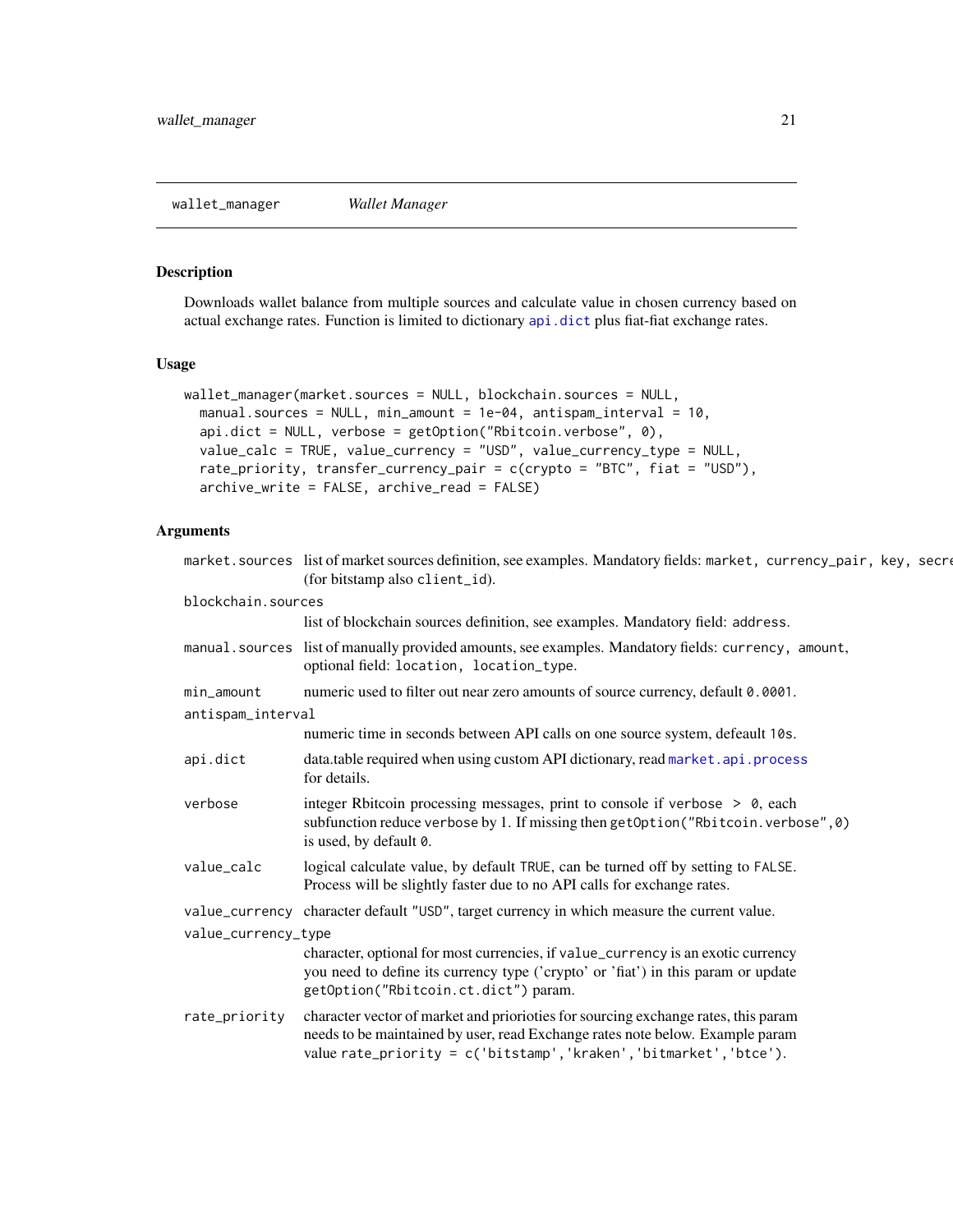<span id="page-21-0"></span>

| transfer_currency_pair |                                                                                                                                                                                                                                                         |
|------------------------|---------------------------------------------------------------------------------------------------------------------------------------------------------------------------------------------------------------------------------------------------------|
|                        | vector length of 2 of named character, default $c$ (crypto = "BTC", fiat = "USD"),<br>read Exchange rates note below.                                                                                                                                   |
| archive_write          | logical, default FALSE, recommended TRUE. If TRUE wallet manager result will<br>be archived to "wallet_archive.rds" file in the working directory, read Wallet<br>archive note below.                                                                   |
| archive_read           | logical, default FALSE, recommended FALSE. If TRUE it return full archive of<br>wallets data over time grouped by wallet_id. To be used when passing results<br>to Rbitcoin. plot function or performing other analysis over time, read notes<br>below. |

#### Value

data.table object with wallet information in denormilized structure. Number of columns depends on value\_calc param, when FALSE then columns related to the value will not be returned. When launch with wallet read=TRUE then all historical archived wallet statuses will be returned. Field wallet\_id is a processing batch id and also the timestamp of single wallet manager processing as integer in Unix time format.

#### Wallet archive

To be able to track wallet assets value over time user needs to use archive\_write=TRUE. It will archive wallet manager result data.table to wallet\_archive.rds file in not encrypted format (not a plain text also), sensitive data like amount and value will be available from R by readRDS("wallet\_archive.rds"). This can be used to correct/manipulate archived data or union the results of the wallet manager performed on different machines by readRDS(); rbindlist(); saveRDS(). Setting archive\_write=FALSE and archive\_read=TRUE will skip processing and just load the archive, same as readRDS(). You should be aware the archive file will be growing over time, unless you have tons of sources defined or you scheduled wallet\_manager every hour or less you should not experience any issues because of that. In case of the big size of archived rds file you can move data to database, wrap function into database archiver function and query full archive from database only for for plotting.

#### Exchange rates

Exchange rates will be downloaded from different sources. Fiat-fiat rates will be sourced from yahoo finance, if yahoo would not be available then also fiat-fiat rate cannot be calculated. Rates for cryptocurrencies will be downloaded from market's tickers according to rate\_priority and currency pairs available in api.dict. Currency type (crypto or fiat) is already defined in getOption("Rbitcoin.ct.dict"), can be edited for support other/new currency.

Markets used for crypto rates are defined by rate\_priority as vector of market names in order of its priority from highest to lowest. User need to chose own trusted exchange rates providers and keep in mind to update rate\_priority parameter when necessary. As we recently seen the mtgox after death was still spreading the public API data and any system which sources data from them would be affected, so the control over the source for exchange rates needs to be maintained by user. In case of calculation crypto rate for a currency pair which is not available in [api.dict](#page-2-1) then transfer\_currency\_pair will be used to get indirect exchange rate. Example: exchange rate for NMC-GBP will be computed as NMC-BTC-USD-GBP using the default transfer\_currency\_pair and current api.dict. The process was not exhaustively tested, you can track all the exchange rates used by setting options(Rbitcoin.archive\_exchange\_rate=0)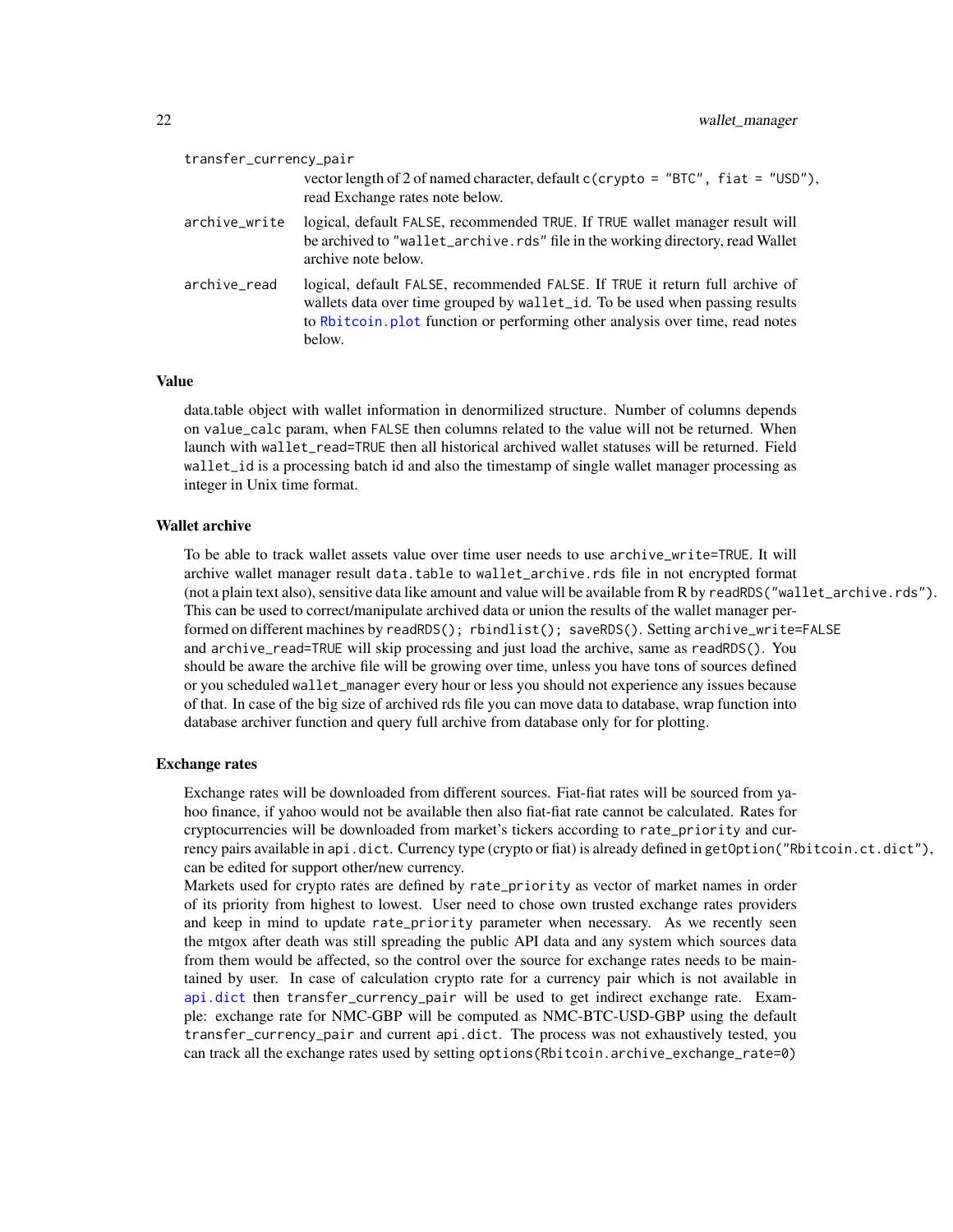#### <span id="page-22-0"></span>wallet\_manager 23

for saveRDS(), options(Rbitcoin.archive\_exchange\_rate=1) for write.table(sep=",", dec=".") or options(Rbitcoin.archive\_exchange\_rate=2) for write.table(sep=";", dec=","). This option will append the data to exchange\_rate\_archive rds/csv file in working directory.

#### NA measures

In case of missing exchange path (direct and indirect through transfer\_currency\_pair based on [api.dict](#page-2-1)) between the currency in the wallet and the value\_currency the NA will be provided to value for that currency. Any errors while downloading wallet data or exchange rates data will also result NA measure. Be sure to avoid NA measures: for unavailable sources you can provide amounts as manual source, for not supported alt cryptocurrencies precalculate its value to supported currency and provide as manual source. While plotting wallet\_manager data any wallet batches which contain at least one NA measure will be omitted from plot.

#### Schedule wallet tracking

User may consider to schedule execution of the function with archive\_write=TRUE for better wallet assets tracking over time. Schedule can be setup on OS by run prepared R script with wallet\_manager function execution. In case of scheduling also plot of wallet manager use archive\_read=TRUE and add Rbitcoin.plot function execution.

#### Troubleshooting

In case of the issues with this function verify if all of the sources are returning correct data, use blockchain.api.process and market.api.process functions. Possible sources for wallet data: market api, blockchain api, manually provided. Possible sources for exchange rate data: market tickers, yahoo (see references). If all sources works and issue still occurs please report. Additionally you can always use verbose argument to print processing informations.

#### **References**

<https://code.google.com/p/yahoo-finance-managed/wiki/csvQuotesDownload>

#### See Also

[Rbitcoin.plot](#page-17-1), [blockchain.api.process](#page-4-1), [market.api.process](#page-6-1), [antiddos](#page-1-1)

```
## Not run:
## define source
# define wallets on markets
market.sources <- list(
 list(market = 'bitstamp', currency_pair = c('BTC', 'USD'),
      client_id = '', key = '', secret = ''),
 list(market = 'btce', currency_pair = c('LTC', 'USD'),
      key = '', secret = '),
 list(market = 'btce', currency_pair = c('LTC', 'USD'),
      key = '', secret = ''), #multiple accounts on same market possible
 list(market = 'kraken', currency_pair = c('BTC', 'EUR'),
      key = '', secret = '')
```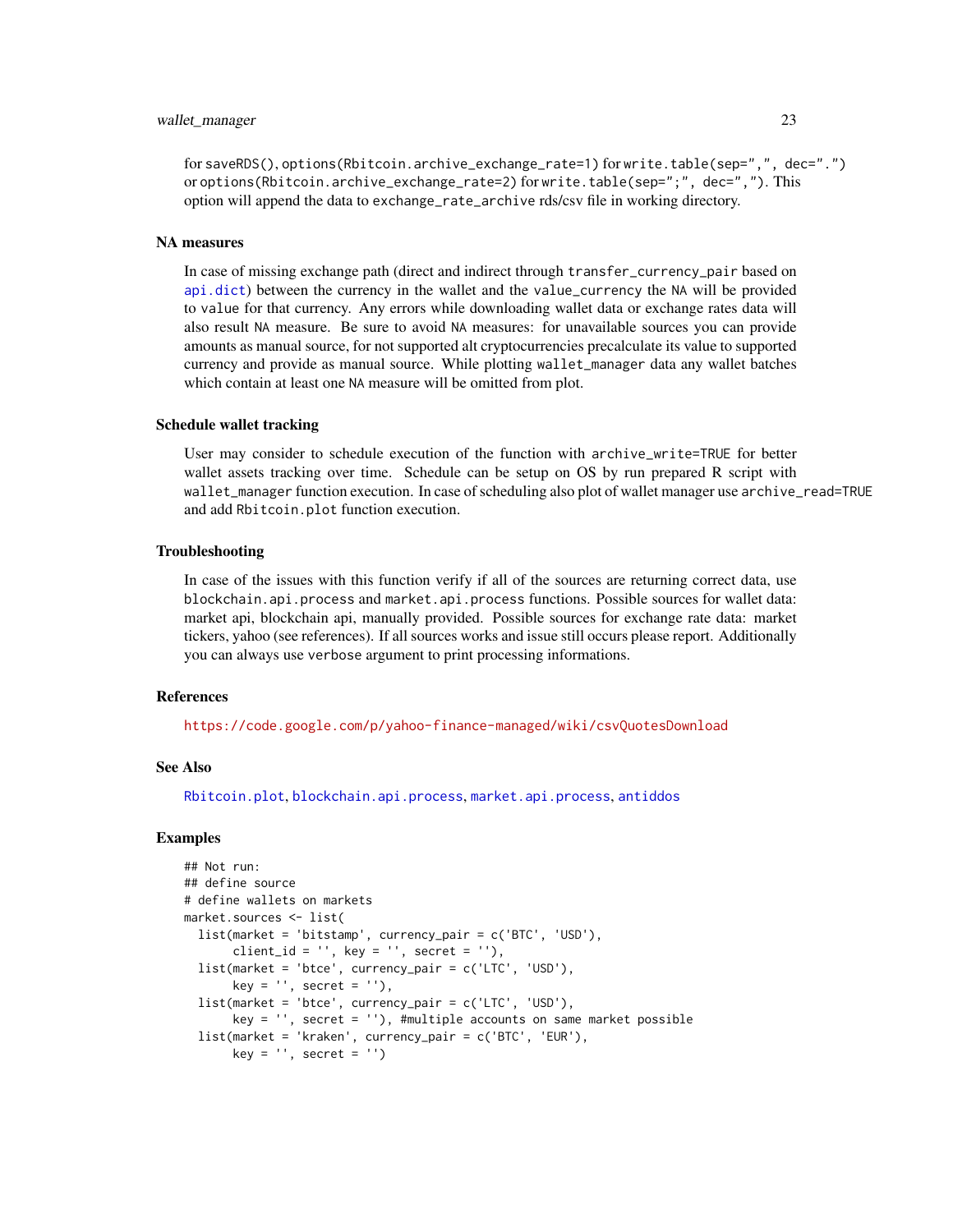```
)
# define wallets on blockchain
blockchain.sources <- list(
 list(address = ''),
 list(address = '')
\lambda# define wallets manually
manual.sources <- list(
  list(location = 'while transferring',
       currency = c('BTC', 'LTC'),amount = c(0.08, 0)),# manually provided value as workaround for bitstamp api unavailability captcha bug
  list(location = 'bitstamp',
       location_type = 'market'
       currency = c('USD','BTC'),
       amount = c(50, 0.012)\mathcal{L}## launch wallet manager with no value calculation
wallet_dt <- wallet_manager(market.sources,
                            blockchain.sources,
                            manual.sources,
                            value_calc = FALSE)
print(wallet_dt)
## launch wallet manager
wallet_dt <- wallet_manager(
  market.sources = market.sources,
  blockchain.sources = blockchain.sources,
  manual.sources = manual.sources,
  value_currency = 'GBP',
  rate_priority = c('bitstamp','kraken','bitmarket','btce')
  archive_write = TRUE
)
print(wallet_dt)
# export to excel/google spreadsheet
setkey(wallet_dt,wallet_id,currency) #sort
write.table(wallet_dt, "clipboard", sep="\t", row.names=FALSE, na = "")
# now go to excel or google spreadsheet and use "paste" from clipboard
# aggregate measures by currency and type
wallet_dt[,list(amount = sum(amount, na.rm=T),
                value = sum(value, na.rm=T)),
           by = c('wallet_id','currency','value_currency')
           ][order(wallet_id,currency,value_currency)]
# aggregate value by location and type
wallet_dt[,list(value = sum(value, na.rm=T)),
           by = c('wallet_id','location_type','location')
           ][order(wallet_id,location_type,location)]
# send to plot
wallet_dt <- wallet_manager(archive_write=F, archive_read=T)
```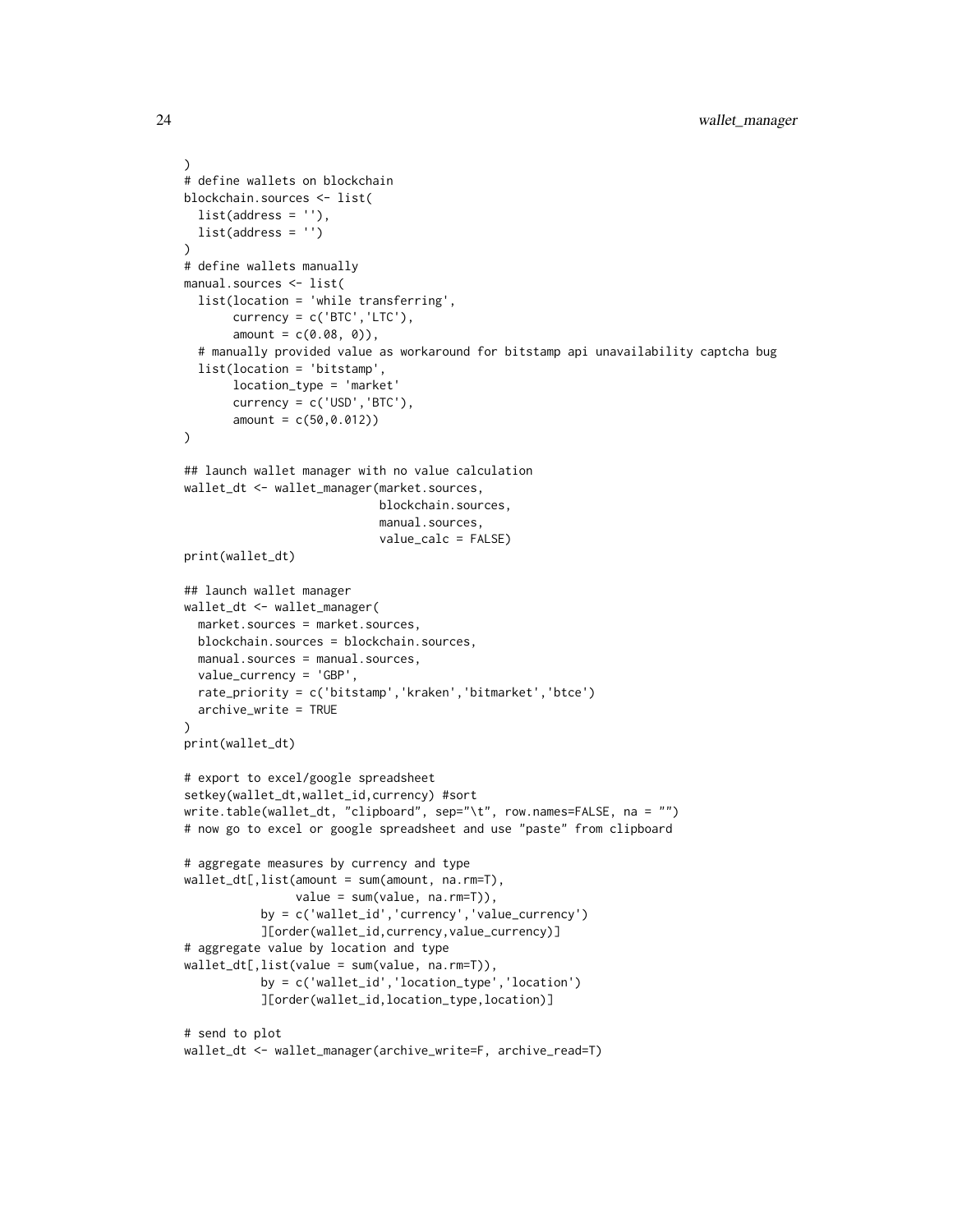```
Rbitcoin.plot(wallet_dt)
# discard processing batch, by id, from wallet archive (will omit on plot)
dt <- readRDS("wallet_archive.rds")
dt[wallet_id == 1390000000, ':='(amount = NA\_real_, value = NA\_real_])saveRDS(dt, "wallet_archive.rds")
# To track exchange rates used set option Rbitcoin.archive_exchange_rate
options(Rbitcoin.archive_exchange_rate=0)
wallet_dt <- wallet_manager(market.sources,
                            blockchain.sources,
                            manual.sources = manual.sources,
                            rate_priority = c('bitstamp','kraken','bitmarket','btce')
                            archive_write = TRUE)
# all exchange rate data as dt
dt <- readRDS("exchange_rate_archive.rds")
# last exchange rate table as dt
dt <- readRDS("exchange_rate_archive.rds")[value_rate_id==max(value_rate_id)]
# save to csv
write.table(dt, "exchange_rate_archive.csv",
            row.names=FALSE,quote=FALSE,append=FALSE,col.names=TRUE,
            sep="; " , dec=" "
```

```
## End(Not run)
```